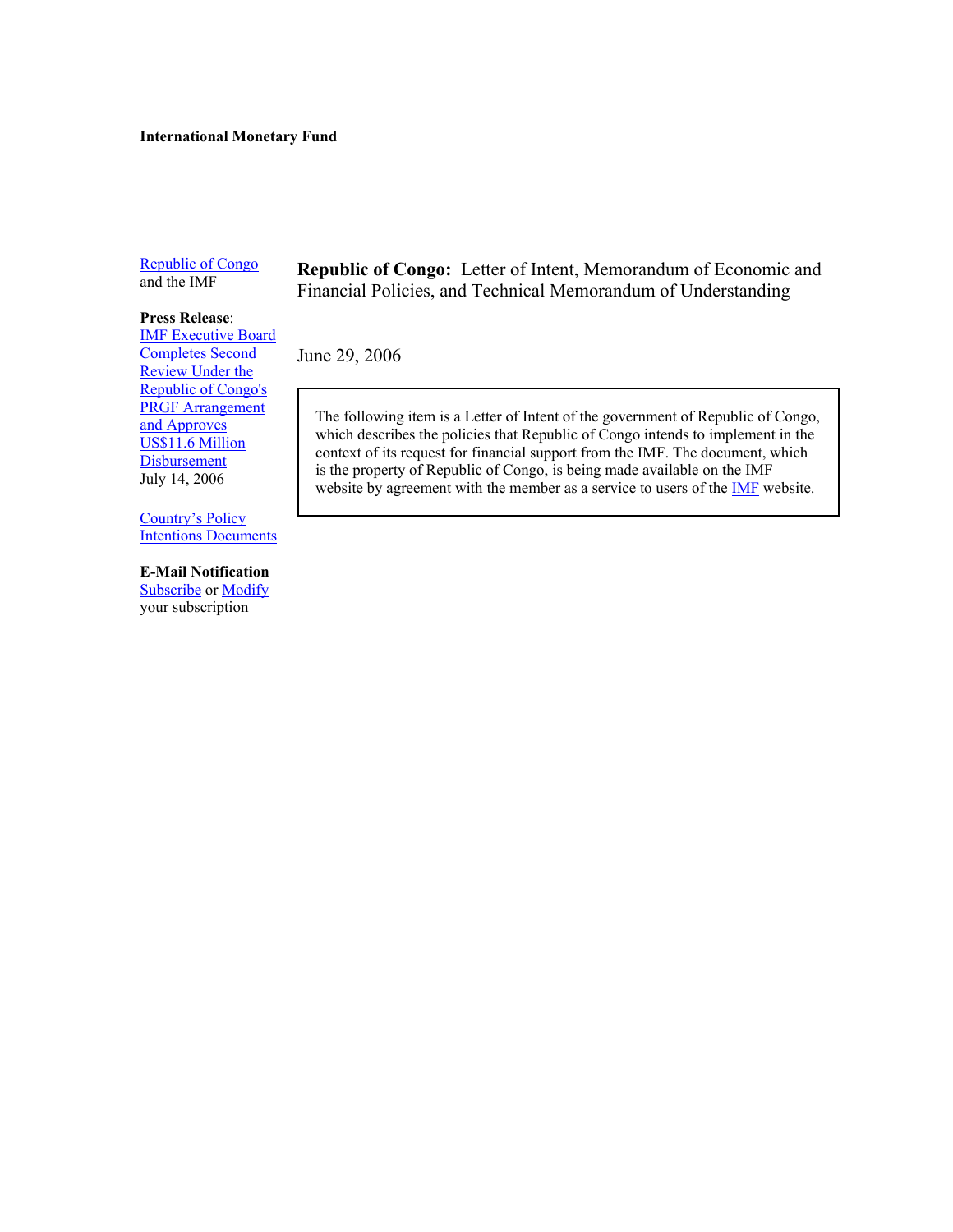No. /MEFB/CAB Brazzaville, June 29, 2006

 *The Minister of Economy, Finance, and Budget* 

to:

Mr. Rodrigo de Rato Managing Director International Monetary Fund Washington, D.C. 20431 U.S.A.

Dear Mr. de Rato:

1. On behalf of the government of the Republic of Congo, I am pleased to submit herewith the Memorandum on Economic and Financial Policies (MEFP) for the second review of the three-year program supported by the arrangement with the International Monetary Fund (IMF) under the Poverty Reduction and Growth Facility (PRGF). This memorandum also presents quantitative and structural performance criteria for end-June and end-December 2006, as well as indicative quantitative and structural benchmarks for end-September 2006.

2. Economic progress achieved under the PRGF arrangement has helped us achieve the decision point under the enhanced HIPC Initiative, a milestone in the government's efforts to ease the debt burden weighing on the Congolese economy's growth potential. We would also like to thank other development partners that have already granted new financing to the Congo, as well as the Paris Club for providing debt relief on Cologne terms. We also hope, in the near future, to finalize an agreement with the London Club (also on Cologne terms), which would lead to the financing assurances required for IMF interim assistance and the HIPC completion point.

3. Overall, the implementation of the program supported by the PRGF arrangement yielded satisfactory results in 2005. Implementation of the structural measures helped to further strengthen transparency and governance in the oil sector, as well as overall management of the public finances. Nevertheless, we request waivers for the non-observance of two quantitative performance criteria at end-September 2005 (the floor on the primary fiscal balance, and on minimum payments of external arrears), as these were related to a large extent to the authorities' response to external events outside of the control of the government, did not affect the overall performance under the program, and corrective steps have been taken. In particular, the temporary slippage in the fiscal deficit at end-September was mostly reversed in the fourth quarter, even though the indicative benchmark on the floor for the primary fiscal balance was not met at end-December 2005. In view of the delay in completing the second review due to the protracted discussions on the HIPC decision point,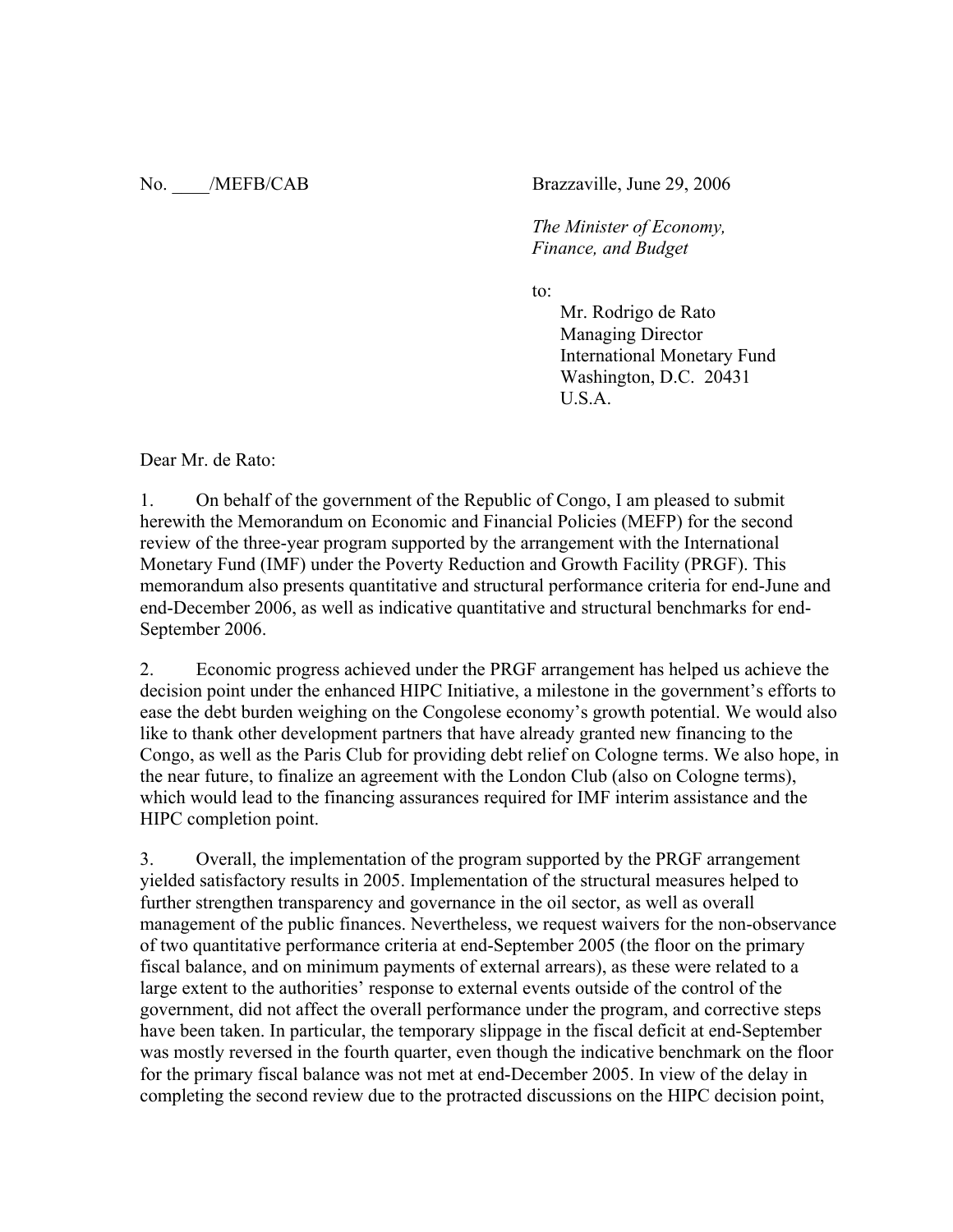we also request a rephasing of the three-year arrangement under the PRGF and its extension by six months, to June 2008.

4. Since the completion by the IMF Executive Board of the first review of the program supported by the PRGF on August 1, 2005, we have become increasingly more aware of the importance of implementing reforms to strengthen governance. In this context, the government intends to undertake a series of measures, described in the attached memorandum, to increase transparency, fight corruption, and strengthen the management of the nation's oil resources.

5. Based on the positive results achieved so far and continued commitment to implement a strong economic and social program, consistent with the objectives outlined in the interim Poverty Reduction Strategy Paper (I-PRSP), we request the completion of the second review under the PRGF arrangement and the disbursement of the third tranche associated with this review.

6. We believe that the policies set forth in the attached Memorandum on Economic and Financial Policies (MEFP) are adequate to achieve the objectives of the program, but will take any other measures that may become necessary for this purpose. We will consult with the Fund before the adoption of these measures, and in advance of revisions to the policies contained in the MEFP, in accordance with the Fund's policies on such consultation. We will also ensure that all data and information necessary for the monitoring of the performance under the PRGF arrangement will be provided to the Fund on a timely basis, in accordance with the attached Technical Memorandum of Understanding. The third review of the program supported by the PRGF arrangement with the IMF is expected to be completed by November/December 2006.

7. We are committed to disseminating the Memorandum on Economic and Financial Policies as well as the Technical Memorandum of Understanding, and we authorize the IMF to publish its staff report, after consideration by the Executive Board.

Sincerely yours,

/s/

Pacifique Issoïbeka Minister of Economy, Finance, and Budget

Attachments: - Memorandum on Economic and Financial Policies - Technical Memorandum of Understanding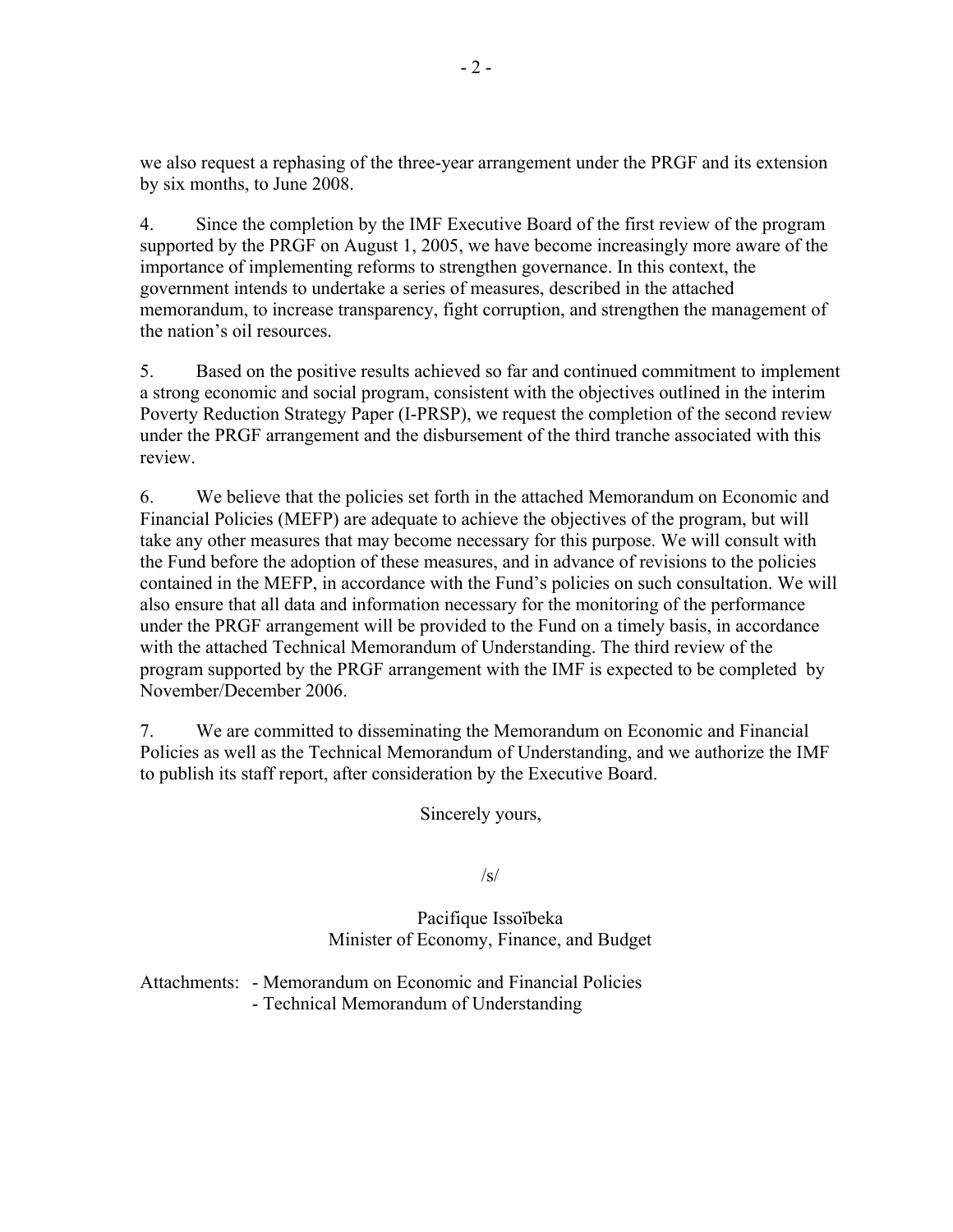## **Memorandum on Economic and Financial Policies for the Second Year Under the PRGF Arrangement**

1. Poverty reduction continues to be at the core of our government's development strategy, as elaborated in the Interim Poverty Reduction Strategy Paper (I-PRSP) adopted in September 2004. The progress report on the I-PRSP produced in March 2006 shows continued progress on the preparation of a final PRSP—expected to be completed in the second half of 2006—following a participatory process involving the government, parliament, civil society, local communities, and development partners. The two main objectives of the government continue to be to stimulate growth and to promote pro-poor development. Our economic program is supported by the International Monetary Fund (IMF) with a three-year arrangement under the Poverty Reduction and Growth Facility (PRGF), which was approved in December 2004. For the second review under the PRGF, this Memorandum of Economic and Financial Policies (MEFP) reviews performance under the program since the first review and describes the government's targets and policies for 2006 in particular.

## **I. BACKGROUND**

## **A. Recent Security and Economic Developments**

2. The security situation has improved considerably in the context of a more relaxed political climate and the normal functioning of the key democratic institutions. The demobilization of former combatants, which has contributed to the improved situation, is ongoing with assistance from the World Bank. The next parliamentary elections are scheduled for 2007.

3. Macroeconomic developments in 2005 continued to be dominated by oil sector developments. Real GDP growth in 2005 is estimated at 7.9 percent, broadly in line with program projections, mostly reflecting favorable terms of trade, a strong pickup in oil production, and robust non-oil sector growth (especially in construction and public works, transport and communications, public administration and other services). Consumer price inflation moderated to 2½ percent in 2005 (year-on-year period average), following a decline of supply disruptions on the Pointe Noire-Brazzaville rail line that had pushed up inflation to over 3½ percent in 2004. Over the course of 2005, the real exchange rate depreciated slightly in line with lower inflation, and remains about 14 percent below its pre-1994 devaluation level. The external current account surplus rose sharply in 2005, to about 13 percent of GDP, mostly on account of a sharp increase in oil export receipts following the steep rise in the world market price for crude oil. Monetary developments in 2005 were marked by a strong buildup of deposits associated with the rise in oil revenues. Moreover, the increase in oil receipts clearly improved the fiscal situation as government expenditures have remained broadly under control.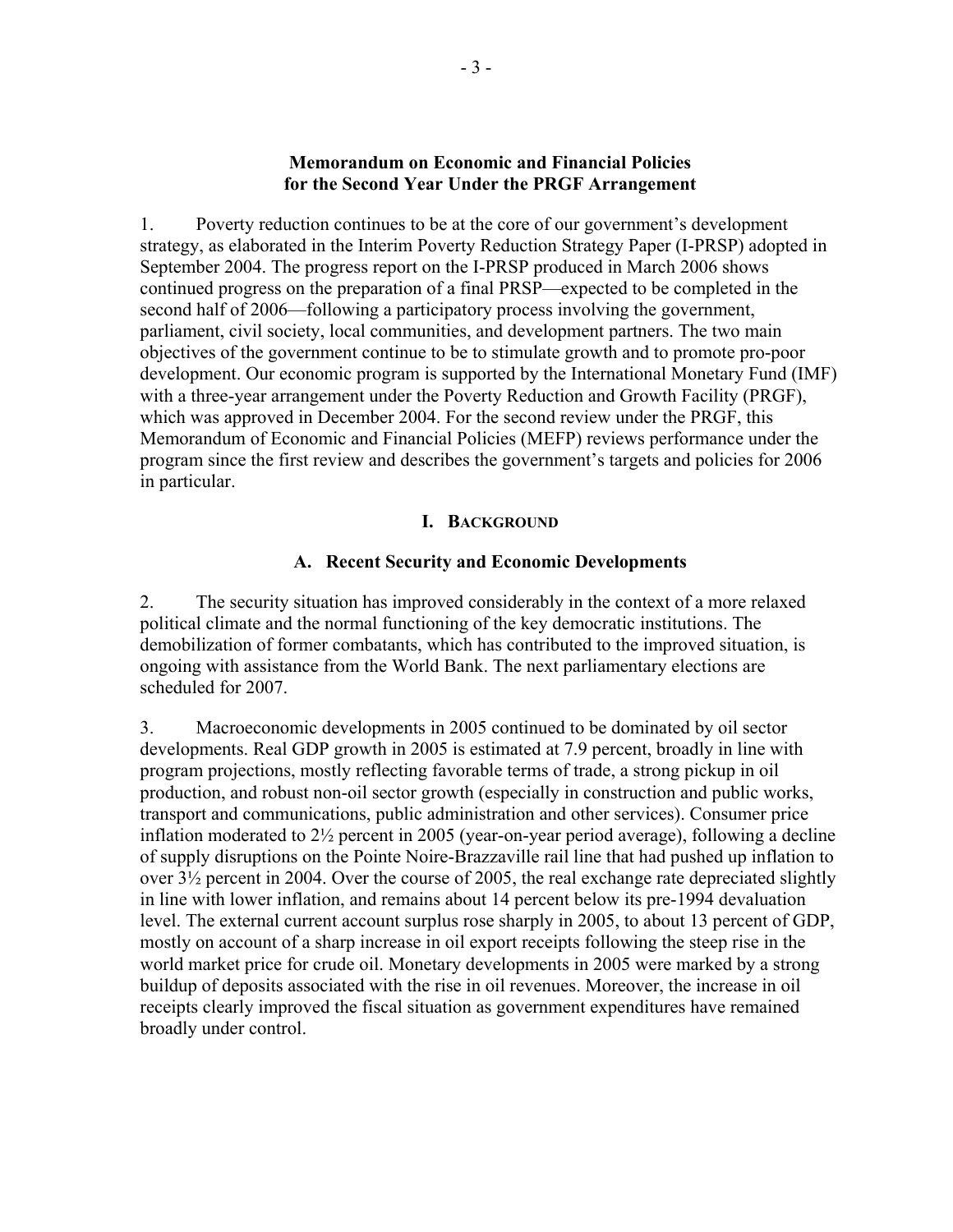## **B. Recent Performance under the PRGF-supported program**

4. Overall, implementation of the PRGF-supported program produced satisfactory results over the period from April 1, 2005 to December 31, 2005. Most of the quantitative targets for end-June (benchmarks), end-September (performance criteria), and end-December 2005 (benchmarks) were met (see Table 1). In particular, all the performance criteria and quantitative indicators for end-September 2005 were observed, except for the ones on (i) clearance of external arrears and (ii) the primary fiscal surplus. Specifically,

- The minimum payments on external arrears clearance for end-September 2005 were missed, on account of the more favorable-than-programmed December 2004 Paris Club rescheduling agreement. However, the minimum payments for end-December 2005 were met. We have taken measures in the 2006 program to ensure that the performance criterion on the floor of arrears payments is consistent with the current agreements with creditors.
- At end-September 2005, the primary fiscal surplus fell short of its adjusted program target by a large margin (CFAF 112.9 billion, or 3.6 percent of GDP). This reflected three factors. First, with a view to protecting Congolese assets from litigating creditors, an amount of CFAF 83.3 billion (2.6 percent of GDP) in revenues from oil sales was received by the government, but not transferred to the Congolese Treasury before end-September 2005; these revenues were repatriated in their entirety by early November 2005 and were always under the control of the government. Second, an expenditure overrun of CFAF 18 billion was incurred owing to (i) higher-than-projected transfers to CORAF to cover the company's higher losses in the face of only partial adjustment of fuel pump prices, and (ii) the activation of government guarantees by private oil companies for their 2004 oil deliveries to CORAF that had remained unpaid. Third, although world oil prices were higher than programmed, raising the (adjusted) primary fiscal surplus target under the program, the positive revenue impact was partially offset by the sharp rise in the discount on Congolese crude oil associated with heavier demand for lighter crude in the world oil market and higher freight costs for West African oil. In addition, fees and commissions related to efforts to protect state oil revenues (noted above) increased by CFAF 10.2 billion (0.3 percent of GDP).
- At end-December 2005, the slippage in the fiscal balance was mostly reversed once the oil revenues were repatriated. The primary fiscal surplus was CFAF 669.7 billion (21.3 percent of GDP), somewhat below the (adjusted) indicative target under the program of CFAF 727.1 billion. This mainly reflected a short delay at the end of 2005 in the receipt of CFAF 27.4 billion in oil proceeds, which were transferred to the Treasury in early January 2006. The overall fiscal surplus, after debt service payments, was CFAF 501.3 billion (15.9 percent of GDP). We have provided IMF staff with a table identifying poverty-reducing spending relating to the 2005 budget execution and the 2006 budget.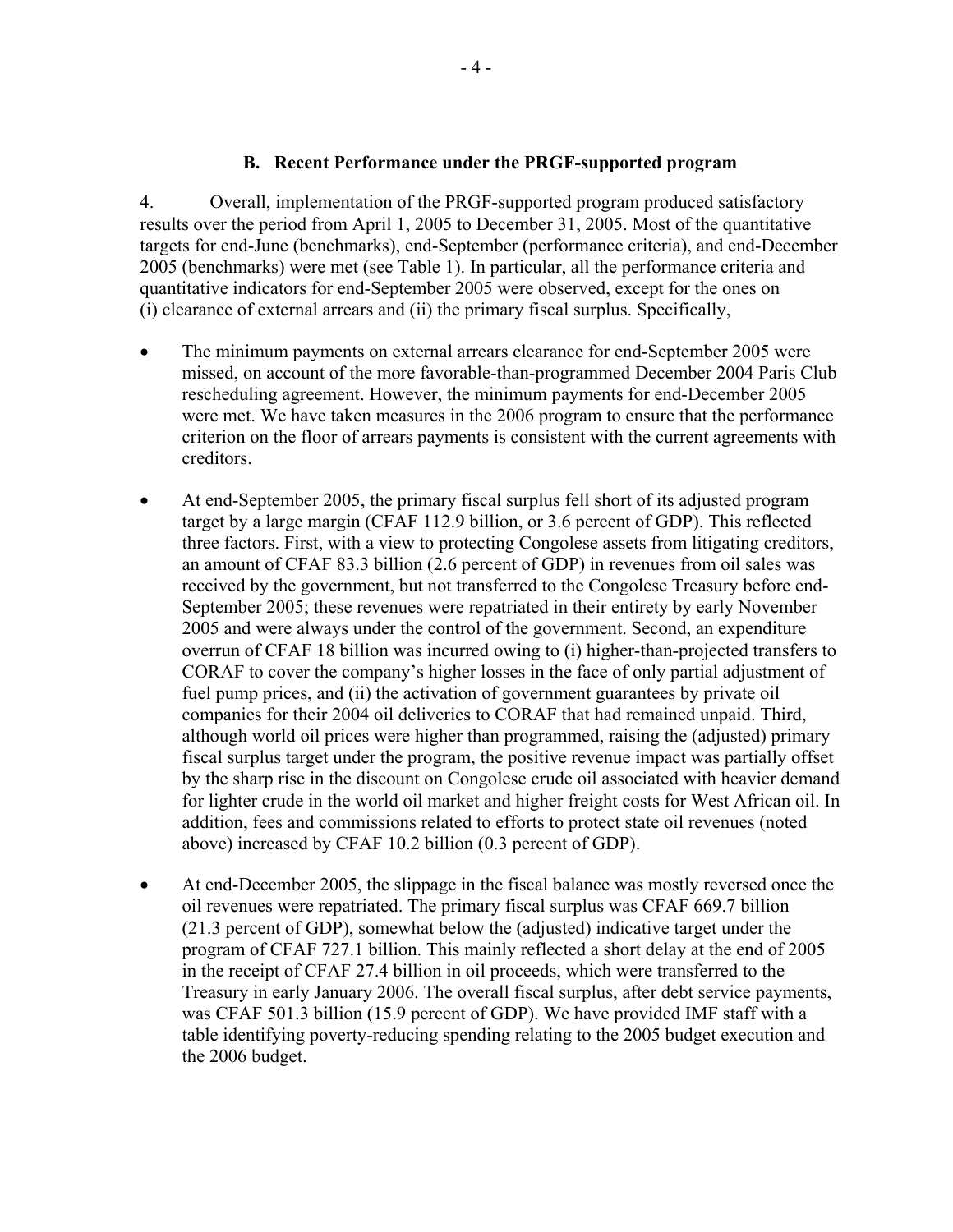5. The two structural performance criteria for end-September 2005 were observed. First, we adopted an action plan for the introduction of an automatic price adjustment mechanism for refined petroleum products. Second, the certification of forestry revenues in 2004 by an audit firm of international reputation was completed and the report was submitted to the government.

6. Moreover, most other structural benchmarks were observed through end-December 2005 (see Table 2). These include the adoption by the government of a strategy to refocus the activities of the SNPC on its core activities in the oil sector, along with an implementation timetable. The certification of oil revenues by an audit firm of international reputation for the third and fourth quarters of 2005 were also completed, and the related reports were published on the government's Internet site, although with a delay. The report on the diagnostic assessment of the 2004 losses of the refined petroleum products sector has not yet been completed, as we are awaiting the completion of a poverty and social impact analysis (PSIA) with financial assistance from the World Bank. The adoption of a comprehensive plan for the settlement of domestic arrears was delayed, due to protracted negotiations with trade unions on social arrears; however in November 2005 we adopted a plan for settlement of commercial arrears, and its implementation is well underway. The plan for settlement of social arrears is expected to be adopted shortly. The comprehensive plan for settlement of all domestic arrears will be posted shortly on the government's web site.

7. We took three important measures since the start of the year to further improve transparency in the oil sector. First, we launched an open and competitive bid for the audit of the process of awarding the Marine XI oil field concession in 2005, based on terms of reference acceptable to IMF and World Bank staffs. Second, we launched an open and competitive bid for a diagnostic study of SNPC's marketing strategy as a first step towards the adoption of international best practices for the sale of government oil—a trigger under the HIPC Completion Point. Third, we have published the certification report by an audit firm of international reputation of oil revenue for the fourth quarter of 2005, as for the other quarters of 2005, and the audit of the 2004 consolidated accounts of the SNPC. The latter states that the accounts are now auditable, reflecting significant improvements in access to information and internal controls, but are not yet certifiable according to international accounting standards.

8. Some progress was made toward strengthening the banking system and its privatization. First, an audit firm of international reputation completed an audit of the loan portfolio of COFIPA (the only remaining public commercial bank) as of June 30, 2005 (indicative benchmark for end-October 2005). However, the quarterly report on the financial situation of COFIPA (a continuous indicative benchmark) was not done on time, and the strengthening of the restructuring plan of the same bank was not carried out, as we were approached by a large reputable international bank for the privatization of COFIPA. In this context, we have launched a competitive bid for the recruitment of an independent consultant to (i) conduct a fair and unbiased valuation of the bank; (ii) assess the offer made by the potential buyer of the bank; and (iii) make recommendations to the government accordingly. Based on the COBAC's own independent rating system (SYSCO), the average quality of the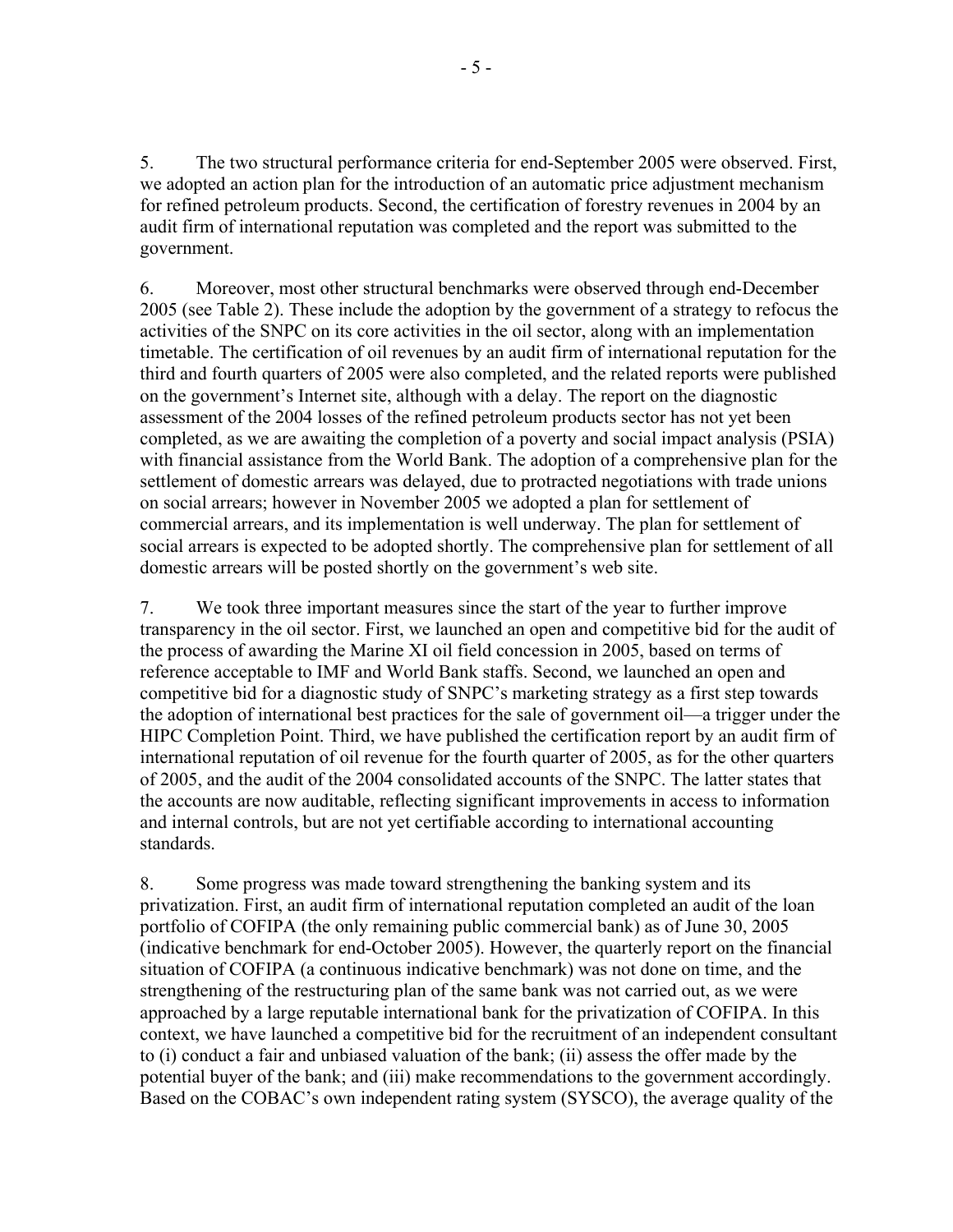four banks in the Republic of Congo has improved from a fragile financial situation (3B) at end-2004 to a good financial situation (2) at end-2005, with one bank reaching the highest rating of a solid financial situation (1) at end-January 2006.

## **II. KEY MACROECONOMIC AND POVERTY-REDUCTION OBJECTIVES FOR 2006 AND THE MEDIUM-TERM**

9. Congo's medium-term economic prospects have improved significantly owing to sharply higher world oil prices. As a result, relative to the original program baseline scenario, the updated framework envisages higher oil revenues and investment spending and stronger GDP growth, as well as significant increases—associated with higher oil revenues—in the primary fiscal surplus and the external current account surplus. More specifically, the key changes to the medium-term macroeconomic framework are as follows:

- In view of higher investment spending, non-oil real GDP growth is expected to reach 6.3 percent in 2006 and about 6½ percent in 2007 and 2008.
- Domestic revenues are projected to reach around 40 percent of GDP in 2006 and to average about 39 percent of GDP in 2007/08.
- Pro-poor spending is expected to reach about 30 percent of total primary spending in 2006, and to increase further to 35.4 percent in 2007.
- The primary fiscal surplus is projected to be about 20 percent of GDP in 2006 and 2007/08. The non-oil primary deficit is projected to widen from 10.8 percent of GDP in 2005 to12.7 percent in 2006, and to average about  $11\frac{1}{2}$  percent in 2007/08.
- The current account surplus is projected at 14.0 percent of GDP in 2006, and to fluctuate around 14.0 percent of GDP in 2007/08.

10. We are committed to a prudent approach to using the oil proceeds deposited in a special revenue stabilization account at the central bank. The only permissible use for the resources in the oil account is to make transfers to the budget. The government will first consult with IMF staff before implementing additional expenditures not already envisaged in the current budget law. Any such expenditures will be authorized through a regular budget law or, in the event of an unforeseen expenditure need during the year, through a supplementary budget law. In addition, the proceeds in the stabilization account can be used to prepay expensive debt—specifically oil-collaterized loans and liabilities due to the BEAC—with a view to reducing the average cost of the debt; the net savings from these debt management operations would free up additional resources that can be used for poverty reduction over time. At the end of each year (starting from 2006), the oil account will be audited on a yearly basis by the national auditing office (Cour des Comptes) with a lag of no more than three months from the end of the year, and the audit report will be published on the government's web site.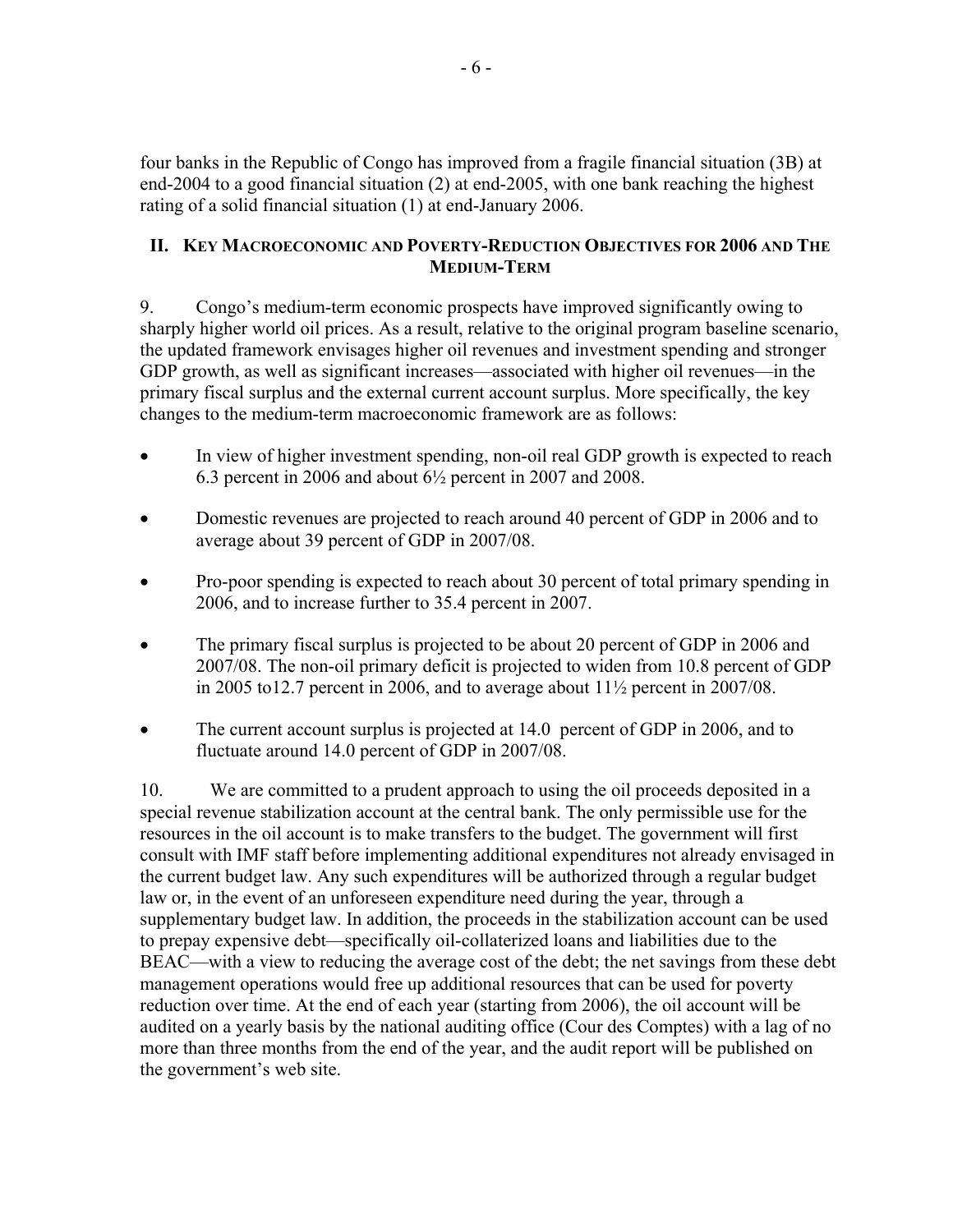11. In line with the understanding under the HIPC Decision Point, interim debt relief will also be saved in a special account at the central bank. Interim debt relief will only be used for poverty alleviation, and in particular for health and education spending. All spending will be approved through regular or supplementary budget laws, and will be reported to Fund staff in the context of program reviews. For 2006, the authorities do not envisage any spending out of this account until the final PRSP is completed (see below). Starting in 2007, this special account will be audited annually by the national auditing office (Cour des Comptes) and by an independent firm of international reputation with a lag of no more than three months from the end of the year, and the audit report will be published on the government's website. Accordingly, the transactions through the special account for 2006 will be audited by end-March 2007. The reports produced by the national auditing office and the audit firm of international reputation, as well as all other relevant information, will also be reviewed ex-post by a committee comprising government officials, parliamentarians, civil society, and donors, to make recommendations to the government.

12. Part of the higher expected fiscal revenues will be used to increase spending for poverty alleviation starting in 2007, in line with a medium-term budget framework consistent with the sustainable management of the country's oil resources. Regular updates of oil reserves and production schedules will be used to obtain reasonable estimates of the country's permanent income from oil, given that oil production is currently expected to decline sharply after 2010. Spending decisions for poverty alleviation will be targeted to reach the Millennium Development Goals (MDGs) and will be based on considerations of immediate pressing spending needs. The level of spending will take into account fiscal sustainability and absorptive capacity constraints, reflecting mostly a shortage of trained personnel in health and education and inadequate basic physical infrastructure.

13. As discussed in the progress report prepared in March 2006, work is underway on drafting the final Poverty Reduction Strategy Paper (PRSP). The participatory process for the final PRSP will be broadened and deepened by including the input of civil society and key stakeholders early in the design process. In addition, a donor coordination body has been set up to support the PRSP process and to facilitate donor participation. The final PRSP is expected to be completed in the second half of 2006.

14. A key objective of government policy is to re-orient public spending towards priority sectors identified in the interim PRSP and the final PRSP. To enable a more comprehensive poverty diagnosis, a poverty assessment was conducted in June 2005, and a national household survey was completed at end-2005. Steps are also being taken to strengthen the monitoring and evaluation system for the final PRSP. In particular, pending a comprehensive revision of the functional classification of government expenditures, we will continue to prepare quarterly tables tracking poverty-reducing spending. Starting with end-2006, we will also submit tables, on a quarterly basis, tracking the expenditure circuit (commitment, payment order, and cash payment); these tables will be verified by the Inspectorate-General of Finance. We have also requested technical assistance from the IMF's Fiscal Affairs Department on budget classification, in order to prepare the 2008 budget along functional lines.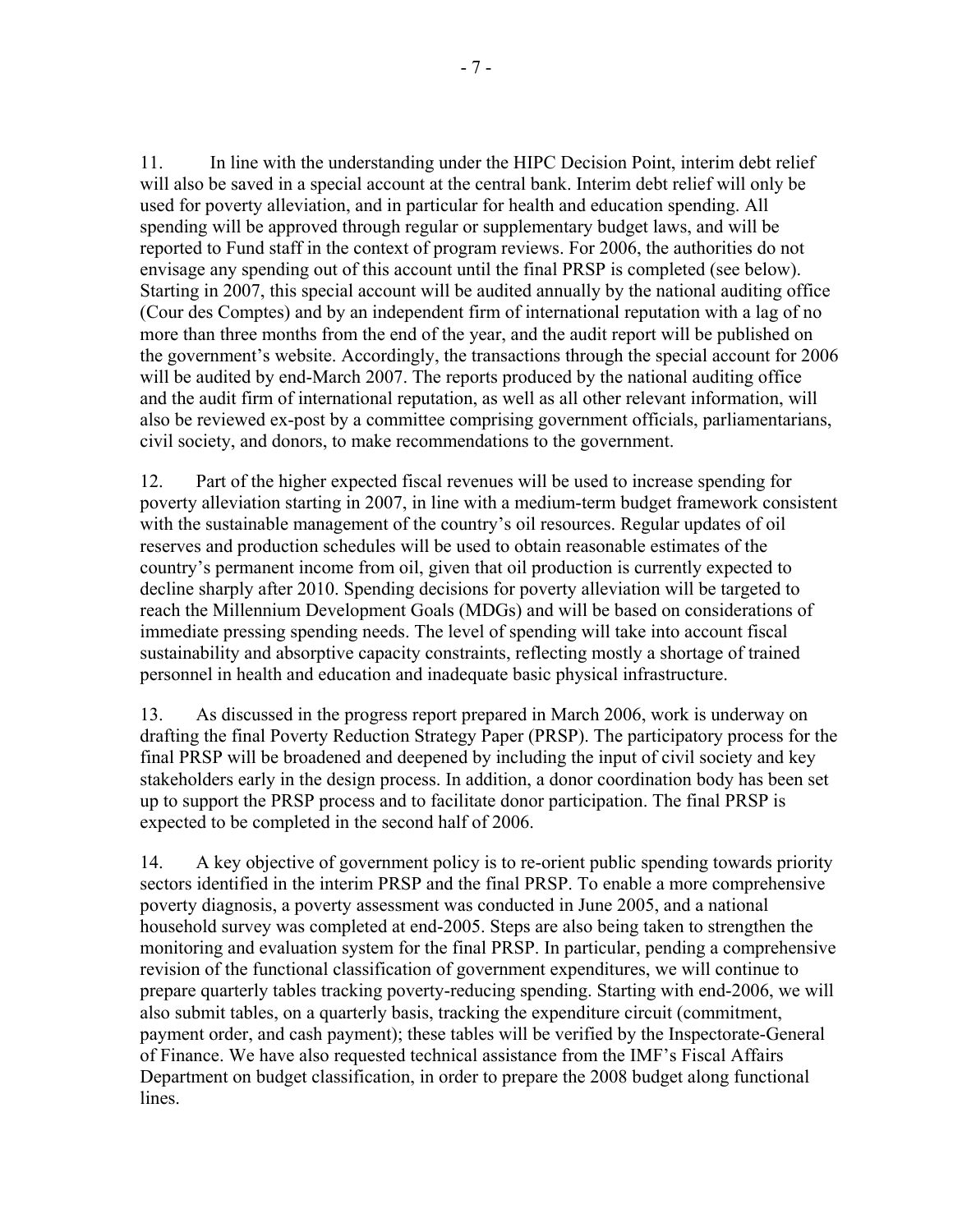## **III. THE POLICY AGENDA FOR 2006**

15. Against the background of the interim PRSP and with a view to making progress towards the Millennium Development Goals, our policy agenda for 2006 is aimed at ensuring robust growth and poverty reduction in the context of a stable macroeconomic environment; promoting private sector development; improving transparency and governance in the oil sector; and increasing the effectiveness of the public sector.

## **A. Fiscal Policy**

16. The major fiscal policy objectives for 2006 under the PRGF-supported program are to: (i) strengthen the framework for mobilizing oil and non-oil revenues; (ii) raise pro-poor spending while taking into account absorptive capacity constraints; (iii) improve the quality of spending and strengthen the public expenditure management system; (iv) begin to design a medium-term budget framework consistent with sustainable management of the country's oil resources; (v) accelerate the settlement of government payments arrears and increase government deposits at the *Banque des Etats d'Afrique Centrale* (BEAC); and (vi) reduce losses in public enterprises.

17. The government undertakes to further strengthen the framework for mobilizing oil and non-oil revenues:

- On oil revenues, we will continue our efforts to ensure that all private oil companies meet their tax obligations in a timely manner. The government has examined the amount of oil revenue shortfalls identified by the 2003 cost oil audits, estimated at about US\$150 million, and has initiated the legal procedures for settling the amounts outstanding. Other measures for oil revenue mobilization will include:
	- $\triangleright$  continuation of the quarterly certification of oil revenues by an internationally recognized audit firm, and without qualification on access to information;
	- $\triangleright$  commissioning a reconciliation report on the amount of oil revenues deposited in government bank accounts, as reported in the quarterly certification reports, and total oil revenues reported in the government financial operations tables (TOFEs) for 2005 without qualification on access to information. This report will be submitted to the government (performance criterion for end-June 2006) and published on the Internet site of the Ministry of Economy and Finance (www.mefb-cg.org);
	- $\triangleright$  commissioning an independent audit of cost oil for all production-sharing contracts, based on international standards and carried out by internationally recognized audit firms, for 2004 and 2005. These cost audits will be carried out by December 31, 2006, at the latest, and published on the Internet site of the Ministry of Economy and Finance (www.mefb-cg.org); and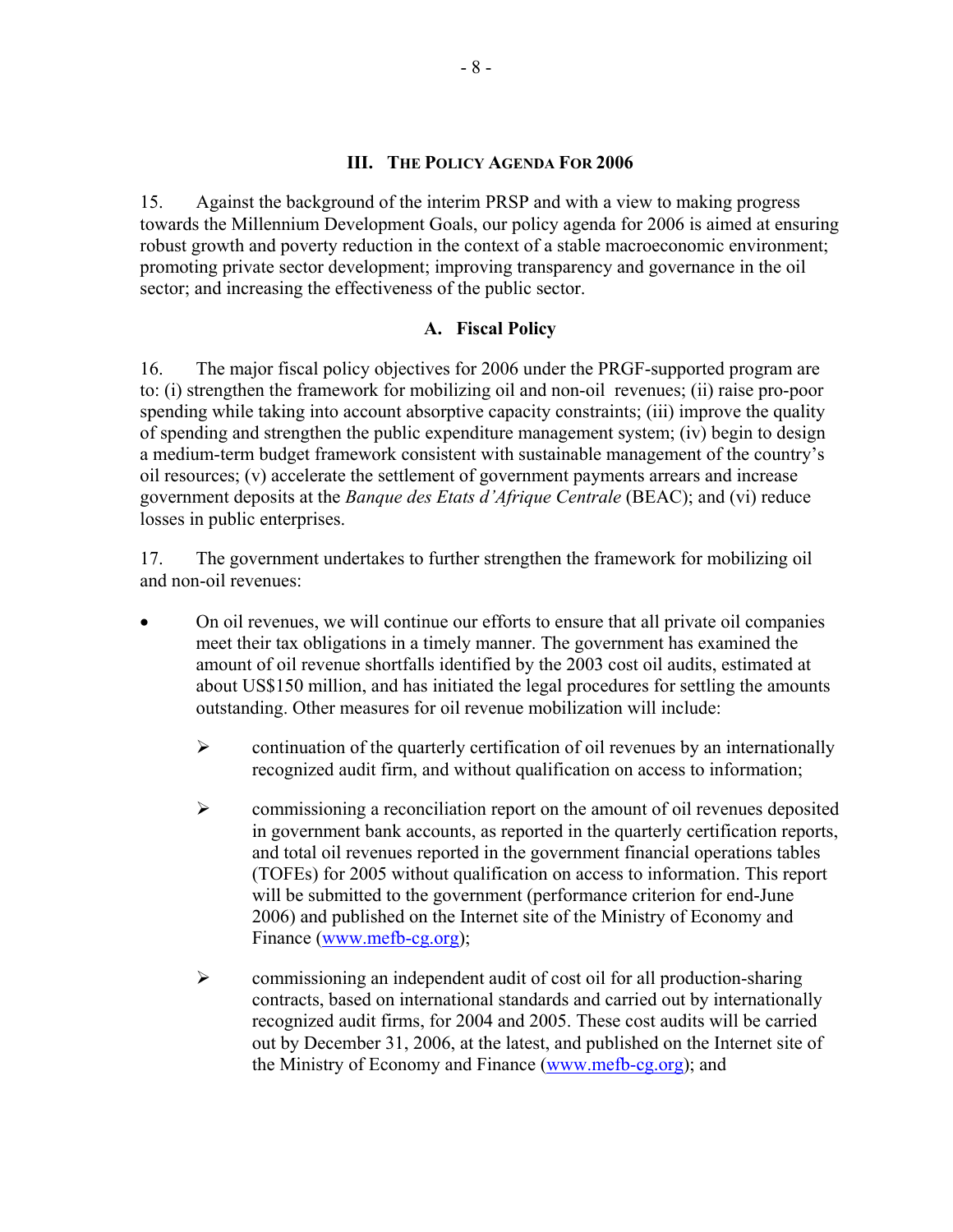- $\triangleright$  completion of a diagnostic study, by an independent firm of international reputation, of the economic viability of the CORAF, which will be submitted to the government before end-October 2006.
- On non-oil revenues, we will focus on measures to strengthen tax administration (accelerate the computerization of the tax and customs administrations; combat fraud and tax evasion; and refrain from approving any new discretionary tax and customs exemptions). We have commissioned an organizational audit of customs administration. Based on the recommendations of the audit, we will implement an action plan to strengthen customs administration, including the completion of the installation of the SYDONIA system. Moreover, we will continue with the annual certification of forestry revenues, by an audit firm of international reputation, using the same terms of reference as for the 2004 certification.

18. Expenditure policy will focus on poverty reduction. Domestically-financed current and capital outlays in 2006 are expected to increase by about 10 percent and 43 percent, respectively (relative to the outturn for 2005), a level that is likely to exhaust the country's absorptive capacities. This sharp rise in domestically-financed capital spending results from the very weak mobilization of external resources for investment expenditures. We intend to raise the share of pro-poor spending from 24.8 percent of total spending (4.9 percent of GDP) in 2005, to 29.9 percent of total spending (6.1 percent of GDP) in 2006, and to 35.4 percent of total spending (6.7 percent of GDP) in 2007. Our fiscal program also envisages an adjuster for up to CFAF 50 billion (1.5 percent of GDP) for additional priority investment projects vetted by the World Bank that would be awarded through transparent and competitive procurement procedures and approved through a supplementary budget.

19. Expenditure management priorities will focus on a number of issues. There will be more rigorous evaluation and monitoring of projects included in the 2006 investment budget, and greater transparency with regard to the implementation of these projects. A new procurement code is expected to come into effect by September 2007 to bring procurement practices in line with international best practices. The ongoing work to introduce a functional classification on government spending will be accelerated with technical assistance from the IMF, mainly to help identify and track pro-poor spending. We envisage monitoring the execution of the 2007 budget using a functional classification system consistent with the IMF's 2001 *Government Finance Statistics* manual —in addition to the usual classification and to prepare the 2008 budget on the basis of this classification. In addition, the 2007 budget will present a three-year budgetary framework, where the 2008–10 projections will give a general indication of the government's fiscal policy over the medium term. The medium term budgetary framework will also present a section on pro-poor spending that will be in line with the priorities identified in the final PRSP.

20. Pending the adoption of a medium-term budget framework (as discussed above), we intend to be prudent in the use of oil revenues. Part of the higher projected oil revenues will be used to accelerate the clearance of domestic arrears, to prepay expensive domestic debt, to settle commercial external arrears, and to pay off expensive oil-collaterized loans. Beyond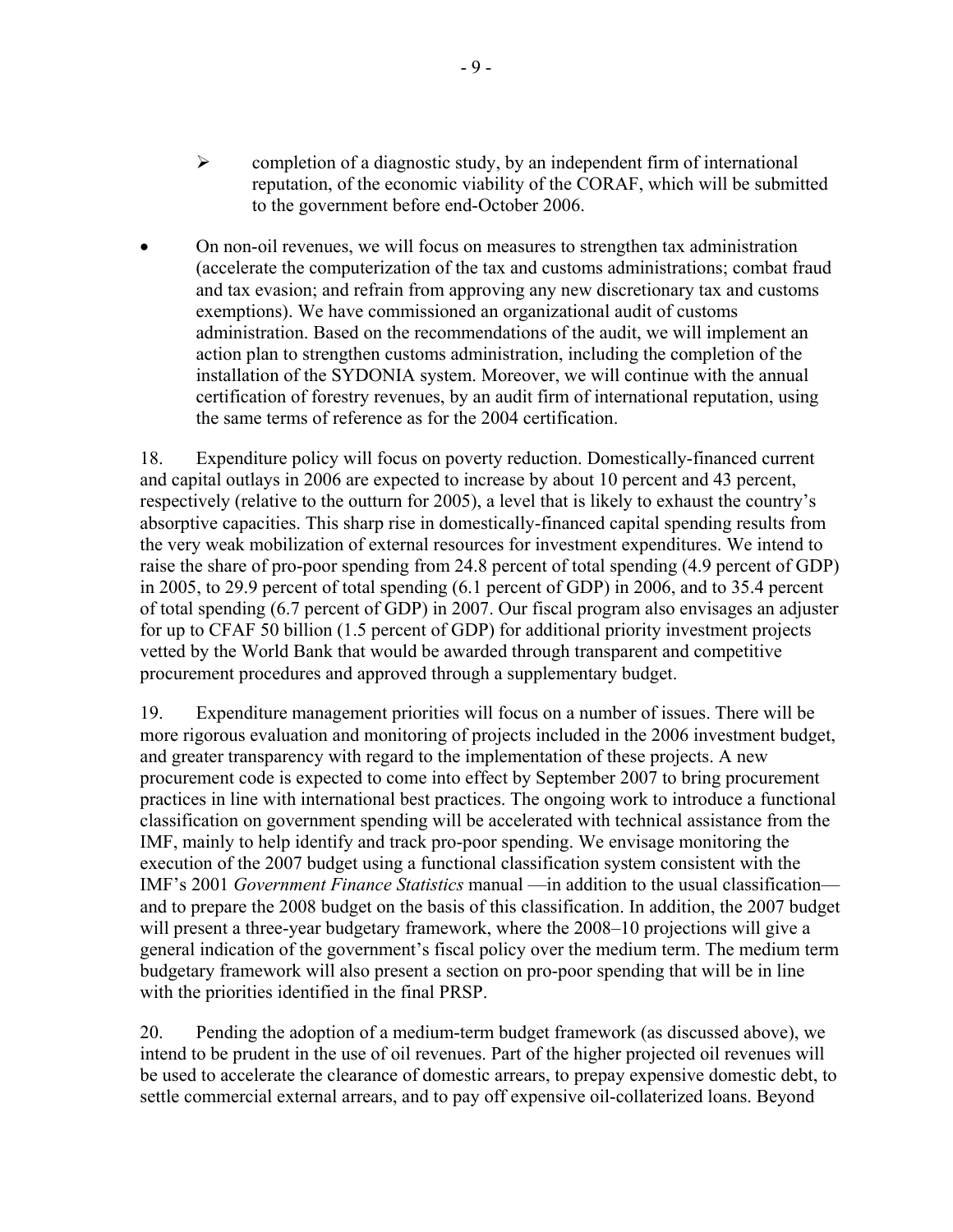the clearance of arrears, all additional oil revenue windfalls will be deposited in the stabilization account at the BEAC, in line with the commitments described above.

21. We will also undertake major reforms to address structural weaknesses in key sectors of the economy (fuel, electricity, and banking), which will improve efficiency and limit potential costs on future budgets:

- We remain committed to the introduction of an automatic price adjustment mechanism for refined petroleum products. The poverty and social impact analysis (PSIA) of such a measure is being undertaken with financial support from the World Bank. In the meantime, however, the implicit subsidy associated with fixed domestic prices grew in 2005 to CFAF 47.3 billion (about 1½ percent of GDP). Against this background, we decided in June 2006 to increase gasoline, diesel, and jet fuel prices by 11 percent, which will reduce implicit subsidies to CFAF 18 billion (0.5 percent of GDP) in 2006 on an annualized basis. We will adopt a timetable by end-September 2006 for the elimination of all implicit subsidies for refined petroleum products within one year. At that time, an automatic price adjustment mechanism will be introduced with a view to keeping domestic refined petroleum product prices in line with world market prices.
- We have already started the restructuring of the electricity sector. In particular, these operations include the implementation of a plan to install 50,000 electric meters in Brazzaville and Pointe Noire, which will improve the financial condition of the electricity company and includes an implicit increase in tariffs. We have also started a study of the electricity sector with the help of the World Bank in order to define a plan of action to improve the capacity of the sector and to rationalize tariffs. The investments associated with this plan of action will be integrated in the 2007 budget.
- We will ensure that the privatization of COFIPA is carried out in a manner that preserves the best economic and financial interest of Congo. Based on the report from our consultant, we will decide on how to proceed with the privatization of COFIPA on the basis of the economic fairness and budgetary implications of all the offers to be received by the government by end-August 2006. The consultant's report will be published on the Internet site of the Ministry of Economy, Finance, and Budget (www.mefb-cg.org), following the sale of the bank.

22. In order to make progress with other necessary economic and social reforms, we have decided to undertake this year a major reform of the civil service on the one hand, and on the other hand the restructuring of the two pension funds, whose financial situation is fragile. Thus, we intend to commission an independent firm of international reputation, selected through an open bidding process, to undertake a census of civil servants and of civil service pensioners. Accordingly, we will start the process of establishing computerized records for all civil servants and civil service pensioners. We will also recruit an independent firm of international reputation, selected through an open bidding process, to help put in place modern systems of accounting and internal controls at the pension funds. Actuarial studies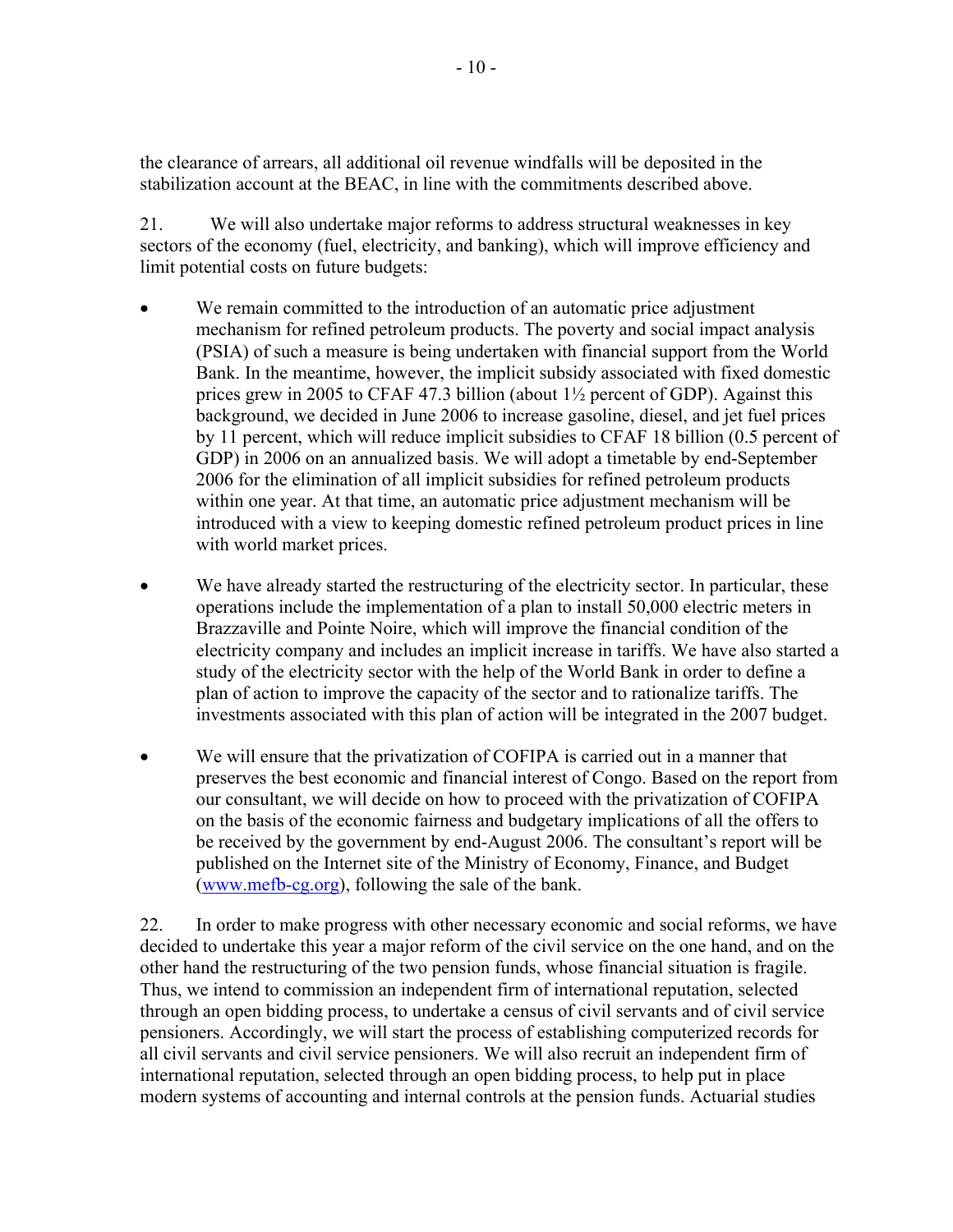will be undertaken to enable the government to prepare comprehensive restructuring plans for the two pension funds, to be implemented starting in 2007. On the budgetary front, we commit to reforming the Budget Directorate so as to improve its organization and the procedures for preparing the budget, to reviewing and streamlining the procedures for budget execution, to introducing a functional classification for public expenditures, and to ensuring the computerization of operations and the training of staff. Those actions which affect only one part of the expenditure chain will be implemented in the next stage through a reform of the public treasury.

# **B. Oil Sector Reforms and Transparency**

23. We are committed to undertaking steps to improve governance and fiscal management in the oil sector. In this context, the financial audit of the national oil refinery CORAF for 2003 and 2004, by an audit firm of international reputation, has been completed, and the final report on the diagnostic assessment of the 2004 losses of the refined petroleum products sector will be ready by September 2006. Other measures have been described above.

24. We will adopt the following measures to ensure that the national oil company, the SNPC, undertakes its fiscal agency functions more effectively:

- Mandate an independent certification by the national auditing office (Cour des Comptes) that no members of the Executive Board of the SNPC or those having management responsibilities within the SNPC and its subsidiaries, at the moment of their nomination and annually thereafter, have any participation or other interests in companies doing business with the SNPC or its subsidiaries. This report will be submitted to the government (performance criterion for September 2006) and published on the Internet site of the Ministry of Economy, Finance, and Budget (www.mefb-cg.org).
- Adopt an action plan by end-February 2007 to bring the SNPC's marketing of government oil up to international standards, based on the diagnostic study expected to be completed in December 2006. This will be the next step towards the adoption of international best practices for the marketing of oil, a trigger for the achievement of the HIPC completion point.

25. We will continue to increase the amount of information made available to the public on its websites (www.mefb-cg.org and www.congo-site.cg), including the publication of (i) oil revenue certification reports; (ii) reconciliation reports on the amount of oil revenues deposited in government bank accounts, as reported in the quarterly certification reports, and the total oil revenues reported in the government financial operations tables (TOFEs); (iii) cost oil audits for all production-sharing contracts; (iv) external audit reports on the SNPC and CORAF; (v) laws and regulations governing relations between the state and the SNPC; and (vi) key oil sector-related data.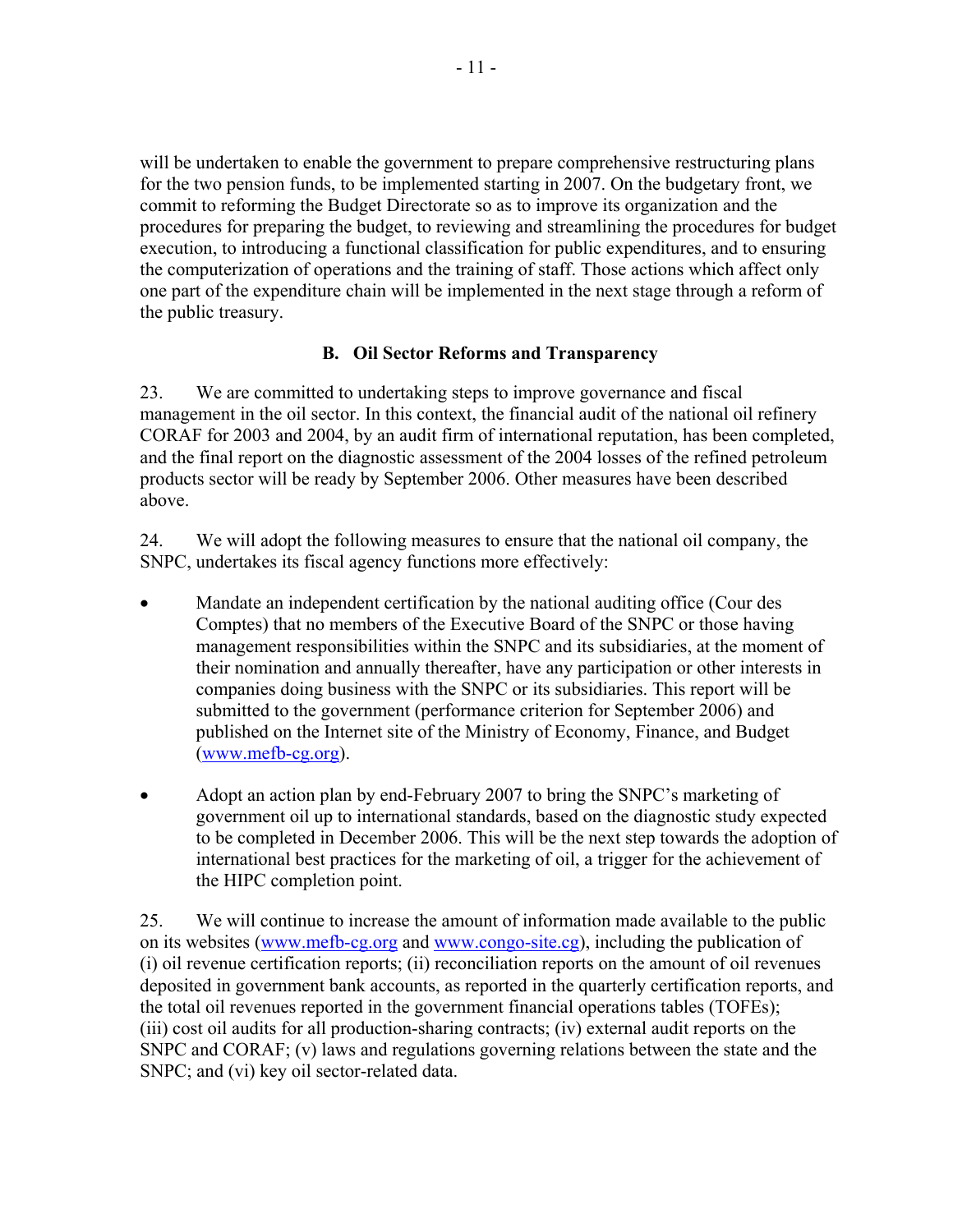### **C. Other Governance Issues**

26. Fighting corruption remains key to ensuring good governance. Thus, we will set up an anti-corruption committee that will play a central role in advancing the governance agenda and provide domestic leadership in this critical area. Moreover, we will submit to parliament, before end-2006, a comprehensive anti-corruption law which will, among other things, define conflict-of-interest and financial disclosure rules for public officials, to ensure that: (i) senior public officials (including in the government, civil service, and public enterprises) disclose, at the time of their nomination and annually thereafter, their wealth and the origins of their incomes; and (ii) the annual disclosure statements are reviewed by the national auditing office (*Cour des Comptes)* and certified by the national anti-corruption committee. The anticorruption committee should publish a summary report on its findings within six months of the end of the calendar year. We also intend to make fully operational the national anticorruption committee and the national auditing office (*Cour des Compte*s) by end-September 2006.

27. Strengthening governance and transparency in public resource management is a key objective of the government. In this context we plan to publish, by end-September 2006, the audit report on the awarding of the 2005 Marine XI oil field concession. Moreover, the government reaffirms its commitment to abide by the principles of the Extractive Industries Transparency Initiative (EITI). An EITI workshop with civil society and oil companies was convened by the government in September 2005, during which an EITI committee was formed, and a government website (www.mefbcg.org/eiti.htm) was launched with information on EITI implementation in Congo. A national EITI consultative committee and a national EITI executive committee will be established shortly by Presidential decree, comprising representatives from civil society and Parliament, in line with EITI recommendations. The consultative committee will be under the authority of the Prime Minister's office. The newly formed committee is currently in the process of defining its work program, with a view to publishing its first EITI report by end-December 2006. To bring the Republic of Congo back into the Kimberley Process for the certification of diamonds, from which it was excluded in June 2004, we have submitted three reports by independent experts on: (i) the 2005 production of raw diamonds in the Congo; (ii) the potential diamond reserves in the Congo; and (iii) the amendments to the mining law approved in 2005 to bring the law in conformity with the Kimberley process. A final onsite inspection by two experts commissioned by the Kimberley process committee is expected before June 2006. Based on their evaluation, we expect a decision on the reintegration of the Congo into the Kimberley process before end-2006.

## **D. Monetary and Financial Sector Issues**

28. Monetary policy will continue to be conducted regionally by the BEAC. The key objectives remain unchanged, namely to ensure low inflation and to maintain the CEMAC region's foreign exchange reserves at a comfortable level.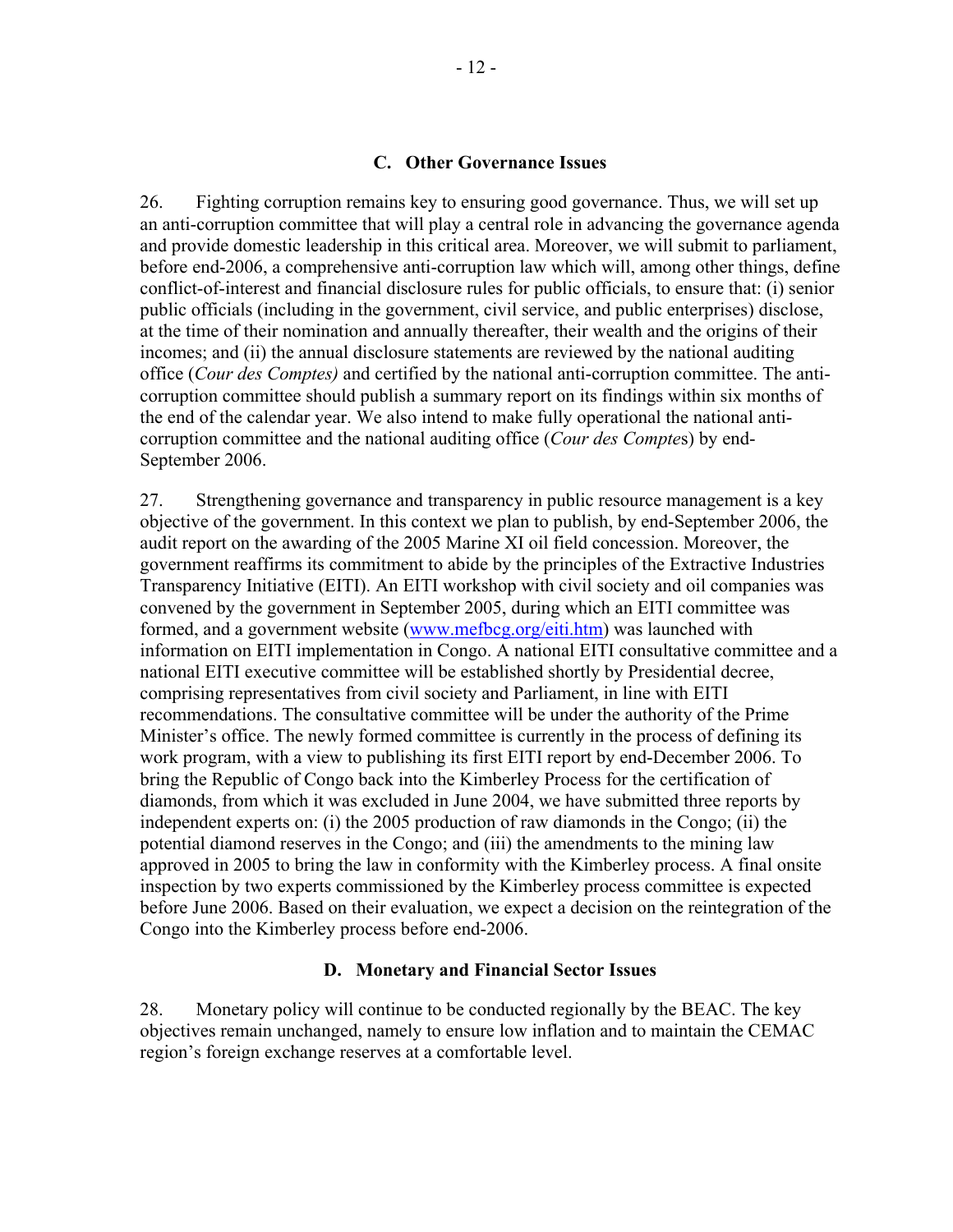29. The soundness of the Congolese financial system is essential to foster higher economic growth.In this respect, we have fully implemented the action plan for strengthening the recovery of the banking system's nonperforming loans. This includes the circulation by banks, on a quarterly basis, and with a one-month lag, a list of the principal delinquent debtors of the Congolese banking system to banking establishments and the public treasury. The public treasury will continue to collect on behalf of banks the amounts due from delinquent debtors, by deducting them from public procurement payments owed to them.

# **E. External Debt Management**

30. We are continuing our efforts to normalize relations with external creditors. All external liabilities have been honored on time since the introduction of the PRGF-supported program. The Paris Club granted flow rescheduling on Cologne terms in May 2006, which applies to qualifying debt with maturities falling due between March 2006 and September 2007. We are considering different proposals for debt relief from London Club creditors, on comparable terms to the Cologne terms granted in May 2006 by the Paris Club, and hope to reach an agreement in the near term. We are also continuing discussions with all other bilateral and commercial creditors to seek comparable treatment.

# **F. Trade Policy Reforms**

31. We are committed to further transparency in the application of our trade regime. As such we will publish on the internet the full list of tariff rates, the list of tariff lines that are subject to import licensing requirements and prohibitions, as well as those subject to exemptions and special excises.

# **IV. PROGRAM MONITORING AND DATA PROVISION**

32. Program execution will be monitored by means of the performance criteria and quantitative and structural benchmarks specified in Tables 3 and 4 and described in the attached TMU. To enable the government to properly implement its poverty reduction program, quantitative and structural performance criteria have been set for end-June and end-December 2006, and indicative quantitative and structural benchmarks for end-September 2006. Definitions and other details on these benchmarks are provided in the attached TMU.

33. We will continue to provide information to IMF staff on a timely basis, as specified in the TMU, through the IMF resident representative office in Brazzaville. We will also provide any additional information that may be required to assess macroeconomic developments and program performance.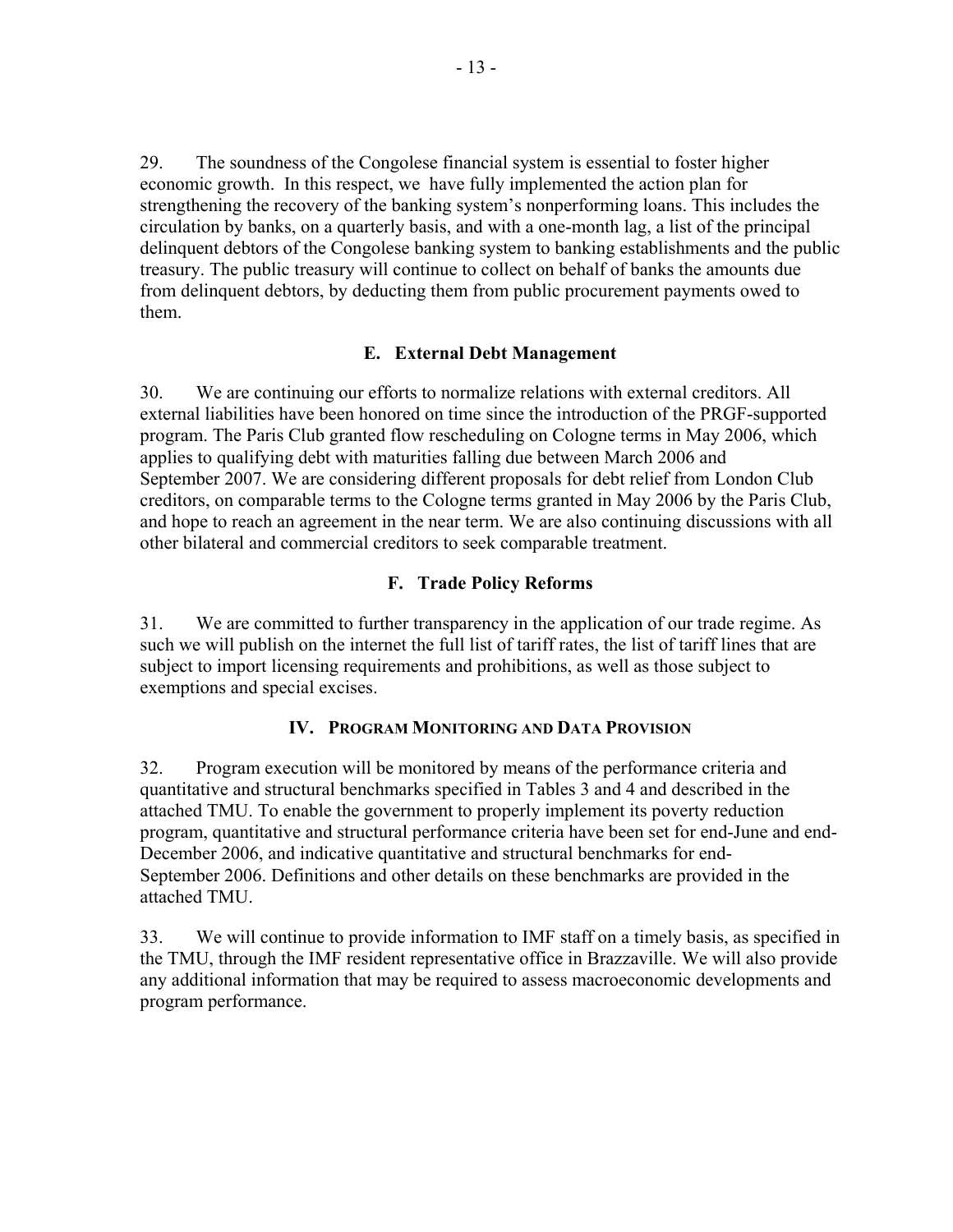#### Table 1. Republic of Congo: Quantitative Criteria and Indicators , October 2004 - December 2005 (In billions of CFA francs, unless otherewise indicated; cumulative from January)

| Quantitative criteria<br>Primary fiscal balance (floor) 1/2/<br>Change in net claims of the banking system<br>on the government (ceiling) $2/\sqrt{3}$<br>New medium or long-term nonconcessional external<br>debt (including leasing) contracted or<br>guaranteed by the government (ceiling) 4/ 5/ 6/<br>New external debt (including leasing) with an<br>original maturity of less than one year<br>(ceiling) $5/6/$<br>New oil-collateralized external debt contracted by<br>or on behalf of the central government (ceiling) 6/<br>New nonconcessional external debt contracted by SNPC (ceiling) 6/<br>External arrears payment (floor) 2/7/<br>New external arrears on nonreschedulable debt 6/<br>Domestic arrears payment (ceiling) 8/9/<br>New domestic arrears 6/8/ | Perf. crit.<br>98.8<br>1.8<br>$0.0\,$<br>0.0 | End-Mar. 05<br>Adj. perf. crit.<br>64.3<br>1.8<br>0.0<br>0.0 | Est.<br>96.1<br>$-24.4$<br>0.0 | Benchmark<br>163.6<br>2.3<br>$0.0\,$ | End-Jun. 05<br>Adj. prog.<br>219.7<br>2.3<br>0.0 | Est.<br>210.9<br>$-42.3$<br>0.0 | Perf. crit.<br>230.4<br>4.0<br>0.0 | End-Sep. 05<br>Rev. perf. crit. Adj. perf. crit.<br>230.4<br>4.0<br>0.0 | 427.0<br>4.0<br>0.0  | Est.<br>312.7<br>$-34.3$<br>0.0 | Indic. bench. Adj. prog. Est.<br>473.9<br>$-30.0$ | End-Dec. 05<br>727.1  | 668.7<br>$-30.0 -237.0$ |
|--------------------------------------------------------------------------------------------------------------------------------------------------------------------------------------------------------------------------------------------------------------------------------------------------------------------------------------------------------------------------------------------------------------------------------------------------------------------------------------------------------------------------------------------------------------------------------------------------------------------------------------------------------------------------------------------------------------------------------------------------------------------------------|----------------------------------------------|--------------------------------------------------------------|--------------------------------|--------------------------------------|--------------------------------------------------|---------------------------------|------------------------------------|-------------------------------------------------------------------------|----------------------|---------------------------------|---------------------------------------------------|-----------------------|-------------------------|
|                                                                                                                                                                                                                                                                                                                                                                                                                                                                                                                                                                                                                                                                                                                                                                                |                                              |                                                              |                                |                                      |                                                  |                                 |                                    |                                                                         |                      |                                 |                                                   |                       |                         |
|                                                                                                                                                                                                                                                                                                                                                                                                                                                                                                                                                                                                                                                                                                                                                                                |                                              |                                                              |                                |                                      |                                                  |                                 |                                    |                                                                         |                      |                                 |                                                   |                       |                         |
|                                                                                                                                                                                                                                                                                                                                                                                                                                                                                                                                                                                                                                                                                                                                                                                |                                              |                                                              |                                |                                      |                                                  |                                 |                                    |                                                                         |                      |                                 |                                                   |                       |                         |
|                                                                                                                                                                                                                                                                                                                                                                                                                                                                                                                                                                                                                                                                                                                                                                                |                                              |                                                              |                                |                                      |                                                  |                                 |                                    |                                                                         |                      |                                 |                                                   |                       |                         |
|                                                                                                                                                                                                                                                                                                                                                                                                                                                                                                                                                                                                                                                                                                                                                                                |                                              |                                                              |                                |                                      |                                                  |                                 |                                    |                                                                         |                      |                                 |                                                   |                       |                         |
|                                                                                                                                                                                                                                                                                                                                                                                                                                                                                                                                                                                                                                                                                                                                                                                |                                              |                                                              |                                |                                      |                                                  |                                 |                                    |                                                                         |                      |                                 | 0.0                                               | 0.0                   | 0.0                     |
|                                                                                                                                                                                                                                                                                                                                                                                                                                                                                                                                                                                                                                                                                                                                                                                |                                              |                                                              | $0.0\,$                        | $0.0\,$                              | $0.0\,$                                          | 0.0                             | 0.0                                | $0.0\,$                                                                 | 0.0                  | 0.0                             | $0.0\,$                                           | 0.0                   | 0.0                     |
|                                                                                                                                                                                                                                                                                                                                                                                                                                                                                                                                                                                                                                                                                                                                                                                | 0.0                                          | 0.0                                                          | $0.0\,$                        | $0.0\,$                              | 0.0                                              | 0.0                             | 0.0                                | 0.0                                                                     | 0.0                  | 0.0                             | 0.0                                               | 0.0                   | 0.0                     |
|                                                                                                                                                                                                                                                                                                                                                                                                                                                                                                                                                                                                                                                                                                                                                                                | 13.5                                         | 13.5                                                         | 0.0                            | 13.5                                 | 13.5                                             | 0.0                             | 13.5                               | 13.5                                                                    | 13.5                 | 0.0                             | 13.5                                              | 13.5                  | 0.0                     |
|                                                                                                                                                                                                                                                                                                                                                                                                                                                                                                                                                                                                                                                                                                                                                                                | 60.2                                         | 60.2                                                         | 44.4                           | 108.5                                | 108.5                                            | 99.8                            | 119.6                              | 113.1                                                                   | 113.1                | 105.0                           | 134.0                                             | 134.0                 | 149.4                   |
|                                                                                                                                                                                                                                                                                                                                                                                                                                                                                                                                                                                                                                                                                                                                                                                | 0.0                                          | 0.0                                                          | 0.0                            | 0.0                                  | 0.0                                              | 0.0                             | 0.0                                | 0.0                                                                     | 0.0                  | 0.0                             | 0.0                                               | 0.0                   | 0.0                     |
|                                                                                                                                                                                                                                                                                                                                                                                                                                                                                                                                                                                                                                                                                                                                                                                | 8.0                                          | 8.0                                                          | 7.3                            | 17.8                                 | 17.8                                             | 14.6                            | 34.8                               | 34.8                                                                    | 34.8                 | 24.8                            | 60.0                                              | 60.0                  | 67.1                    |
|                                                                                                                                                                                                                                                                                                                                                                                                                                                                                                                                                                                                                                                                                                                                                                                | 0.0                                          | 0.0                                                          | 0.0                            | $0.0\,$                              | 0.0                                              | 0.0                             | 0.0                                | 0.0                                                                     | $0.0\,$              | 0.0                             | 0.0                                               | 0.0                   | 0.0                     |
| <b>Quantitative</b> indicators                                                                                                                                                                                                                                                                                                                                                                                                                                                                                                                                                                                                                                                                                                                                                 |                                              |                                                              |                                |                                      |                                                  |                                 |                                    |                                                                         |                      |                                 |                                                   |                       |                         |
| Non-oil revenue<br>Domestically-financed investment (ceiling)                                                                                                                                                                                                                                                                                                                                                                                                                                                                                                                                                                                                                                                                                                                  | 45.3<br>39.1                                 | 45.3<br>39.1                                                 | 54.2<br>30.6                   | 101.1<br>82.2                        | 101.1<br>82.2                                    | 111.0<br>80.3                   | 155.7<br>115.3                     | 155.7<br>115.3                                                          | 155.7<br>115.3       | 156.7<br>115.2                  | 219.3<br>153.1                                    | 219.3                 | 220.0<br>153.1 153.9    |
|                                                                                                                                                                                                                                                                                                                                                                                                                                                                                                                                                                                                                                                                                                                                                                                |                                              |                                                              |                                |                                      |                                                  |                                 |                                    |                                                                         |                      |                                 |                                                   |                       |                         |
| Memorandum items                                                                                                                                                                                                                                                                                                                                                                                                                                                                                                                                                                                                                                                                                                                                                               |                                              |                                                              |                                |                                      |                                                  |                                 |                                    |                                                                         |                      |                                 |                                                   |                       |                         |
| Oil revenue (in billions of CFA francs)                                                                                                                                                                                                                                                                                                                                                                                                                                                                                                                                                                                                                                                                                                                                        | 183.1                                        | 148.6                                                        | 157.4                          | 338.5                                | 394.7                                            | 387.9                           | 486.1                              | 486.1                                                                   | 682.7                | 585.3                           | 793.7                                             | 1047.0 1019.8         |                         |
| Petroleum price (Brent, US\$/barrel), quarterly average                                                                                                                                                                                                                                                                                                                                                                                                                                                                                                                                                                                                                                                                                                                        | 34.5<br>544.4                                | $\ldots$                                                     | 41.5<br>498.4                  | 33.5<br>543.7                        | $\ldots$                                         | 51.6<br>524.1                   | 32.8<br>543.1                      | 32.8<br>543.1                                                           | $\cdots$             | 61.5<br>537.6                   | 46.3<br>499.7                                     | $\ddotsc$             | 57.0<br>552.5           |
| Exchange rate (CFAF/US\$), quarterly average<br>Petroleum price Brent (thousand CFAF/barrel), quarterly average                                                                                                                                                                                                                                                                                                                                                                                                                                                                                                                                                                                                                                                                |                                              | $\ldots$                                                     |                                |                                      | $\ldots$                                         | 27.0                            | 17.8                               | 17.8                                                                    | $\ldots$<br>$\cdots$ | 33.1                            | 23.1                                              | $\ddotsc$<br>$\cdots$ | 31.5                    |

1/ See paragraph 6 of the technical memorandum of understanding (TMU) (Country Report 05/07; Appendix I, Attachment III) for the definition.

2/ See paras. 23-25 of the TMU on the adjustors.

3/ Excluding IMF credit.

4/ Excluding rescheduling arrangements and disbursements from the IMF.

5/ See para. 13.b of the TMU for the definition of concessional debt.

6/ Continuous performance criterion; see para. 17 of the TMU for the definition of nonreschedulable debt.

7/ Excluding cancellation of arrears to the European Union, cancellation of part of arrears by the African Development Bank (AfDB), and clearance of arrears of

Congolese Embassies abroad. The revised performance criterion for end-September 2005 and indicative benchmark for end-December 2005 exclude all

arrears repayments to the AfDB, given that donors made firm pledges to pay the remaining one third of these arrears.

8/ See para. 21 of the TMU for the definition.

9/ See para. 26 of the TMU for the adjustor.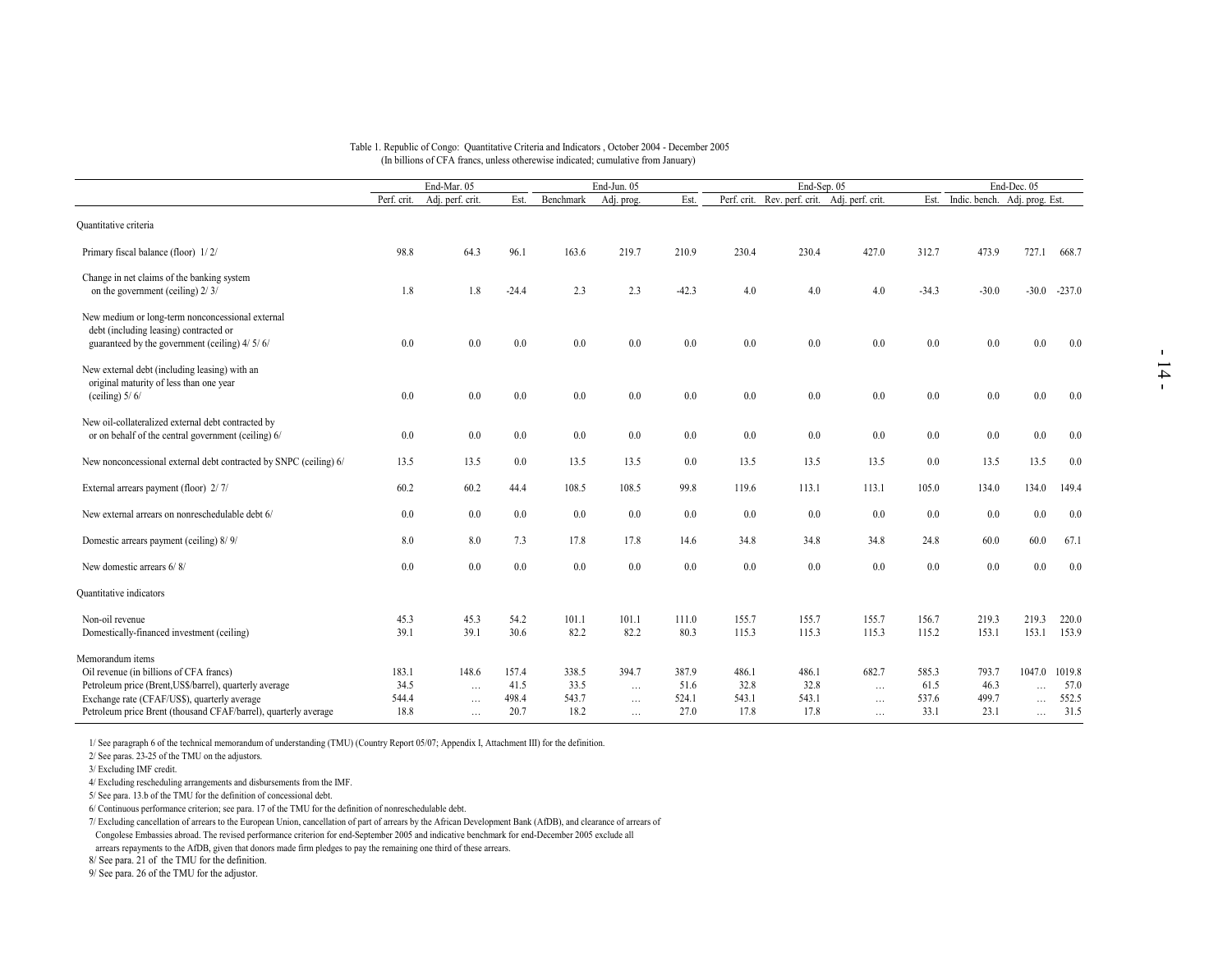| <b>Measures</b>                                                                                                                                                                                                     | Date                    | Implementation<br><b>Status</b> |
|---------------------------------------------------------------------------------------------------------------------------------------------------------------------------------------------------------------------|-------------------------|---------------------------------|
| 1. Structural performance criteria                                                                                                                                                                                  |                         |                                 |
| Preparation by the government and submission to the IMF of a table tracking<br>poverty-reducing spending in 2004.                                                                                                   | June 30, 2005           | Done                            |
| Adoption by the government of an action plan (including a timetable) for the<br>introduction of an automatic price adjustment mechanism for refined<br>petroleum products.                                          | September 30, 2005      | Done                            |
| Certification of forestry revenues in 2004 by an audit firm of international<br>reputation, and submission of the report to the government.                                                                         | September 30, 2005      | Done                            |
| 2. Structural benchmarks                                                                                                                                                                                            |                         |                                 |
| Preparation by the SNPC of a statement of sources and uses of funds for the<br>consolidated activities of the SNPC group for 2004, and quarterly tables for<br>2005.                                                | June 30, 2005           | Done                            |
| Adoption by the government of a definitive strategy to refocus the activities of<br>the SNPC on its core activities in the oil sector along with the related<br>implementation timetable.                           | September 30, 2005      | Done                            |
| Adoption by the government of a comprehensive plan for the settlement of<br>domestic arrears; posting of the related policy on an Internet site.                                                                    | September 30, 2005      | Not done <sup>2</sup>           |
| Quarterly publication on the Internet of the recipients of domestic debt<br>payments.                                                                                                                               | With one-month lag      | Done                            |
| Quarterly certification of oil revenue by an audit firm of international<br>reputation using the same terms of reference as for the 2003 certification;<br>certification reports to be published on Internet sites. | With one-quarter<br>lag | Not Done <sup>3</sup>           |
| Publication on Internet sites of a detailed statement of all hydrocarbons<br>transactions (oil and gas).                                                                                                            | With one-month lag      | Done                            |
| Centralization of all public revenues and execution of all public payments by<br>the Treasury.                                                                                                                      | Continuous              | Not done <sup>4</sup>           |
| 3. Indicative benchmarks $3$                                                                                                                                                                                        |                         |                                 |
| Completion, by an audit firm of international reputation, of a general audit<br>of the statement of the COFIPA loan portfolio as of March 31, 2005.                                                                 | October 31, 2005        | Done                            |

# Table 2. Republic of Congo—Structural Performance Criteria, Benchmarks, and Indicators, April-December, 2005<sup>1</sup>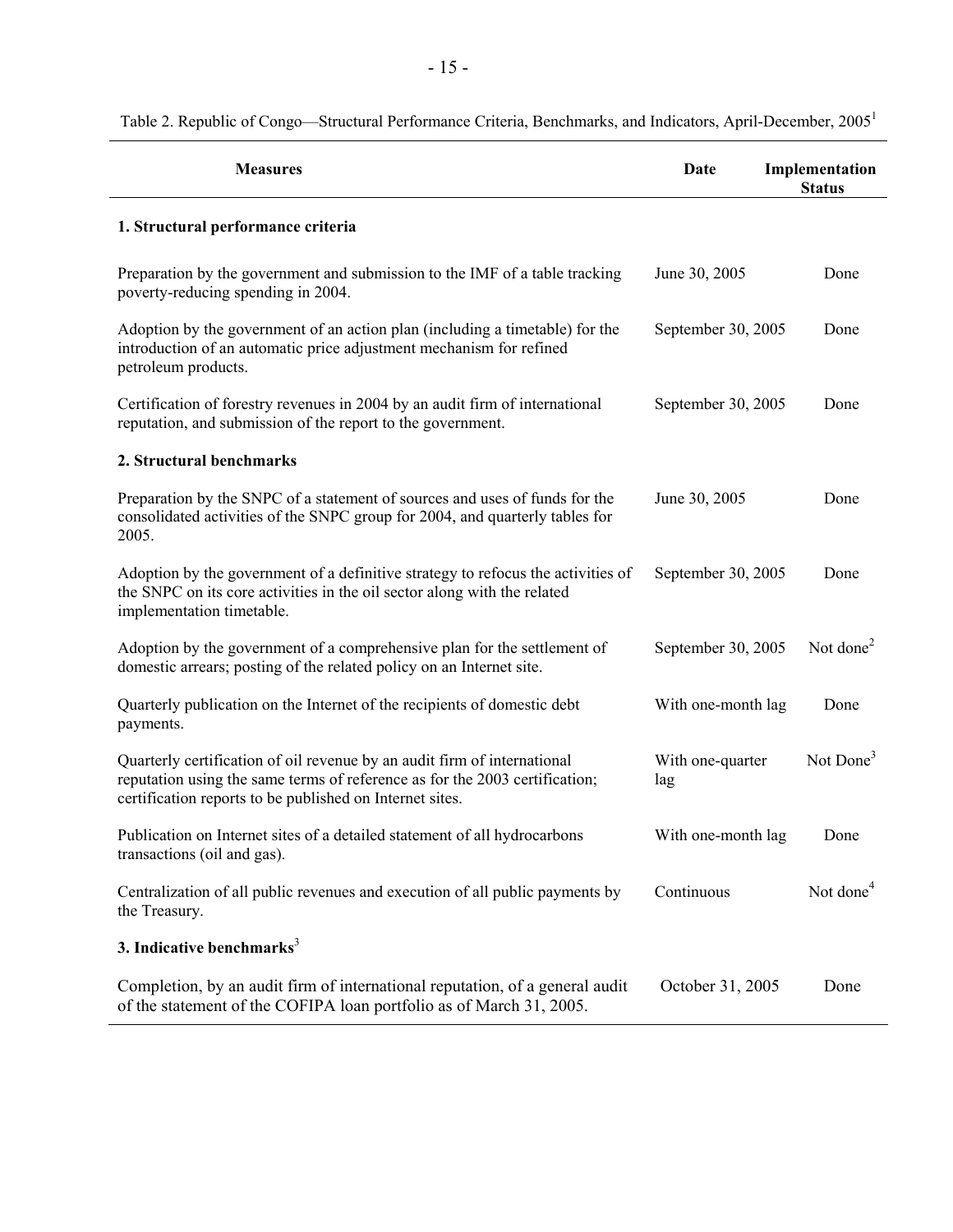| <b>Measures</b>                                                                                                                                                                                                                                                  | Date                      | Implementation<br><b>Status</b> |
|------------------------------------------------------------------------------------------------------------------------------------------------------------------------------------------------------------------------------------------------------------------|---------------------------|---------------------------------|
| Preparation by the government, with the help of the Central African<br>Banking Commission (COBAC), of an action plan for strengthening<br>the recovery of the banking system's nonperforming loans.                                                              | November 30, 2005         | Done                            |
| Completion, by an audit firm of international reputation, of the<br>establishment of the 2004 financial accounts of the National<br>Electricity Company (SNE) in accordance with the standards of the<br>regional business law harmonization agency (OHADA).     | December 31, 2005         | Not Done                        |
| Completion, by an audit firm of international reputation and in<br>accordance with international standards on auditing, of the financial<br>audit of the national refinery company (CORAF) for 2003 and 2004,<br>and submission of the report to the government. | December 31, 2005         | Done                            |
| Completion of the final report on the diagnostic assessment of the<br>losses recorded by the refined petroleum products sector in 2004.                                                                                                                          | December 31, 2005         | Not done                        |
| Preparation of a quarterly report by the government, in cooperation<br>with the Central African Banking Commission (COBAC), on the<br>financial situation of COFIPA following a site visit. <sup>5</sup>                                                         | With a one<br>quarter lag | Not done <sup>6</sup>           |

Table 2. Republic of Congo—Structural Performance Criteria, Benchmarks, and Indicators, April-December, 2005<sup>1</sup> (Concluded)

1 The measures are described in the technical memorandum of understanding (see IMF Country Report no. 05/7; January 2005).

 $2^2$  The government adopted and started implementing a settlement plan for commercial arrears, but has not yet adopted one for social arrears.

 $3$  The certification report for the third quarter of 2005 was published on the Internet in mid-February, instead of end-December 2005.

<sup>4</sup> The recent forestry revenue audit found that a formal administrative instruction (Lettre circulaire no. 0877/MEFE/MEFB) requires the direct payment of about 40 percent of forestry revenues to the Forestry Fund. However, this instruction was rescinded in December 2005 (Prime Minister's decree no. 7702/PMCAGP-CAB dated December 5, 2005).

<sup>5</sup> The reports will assess the solvency, profitability, and liquidity of this bank, as well as the implementation of the recommendations set forth in the report of October 18, 2004 entitled "COFIPA Investment Bank Congo : Evaluation and Restructuring."

6 COBAC undertook its first on site visit in December 2005 and communicated its report to the authorities with delay.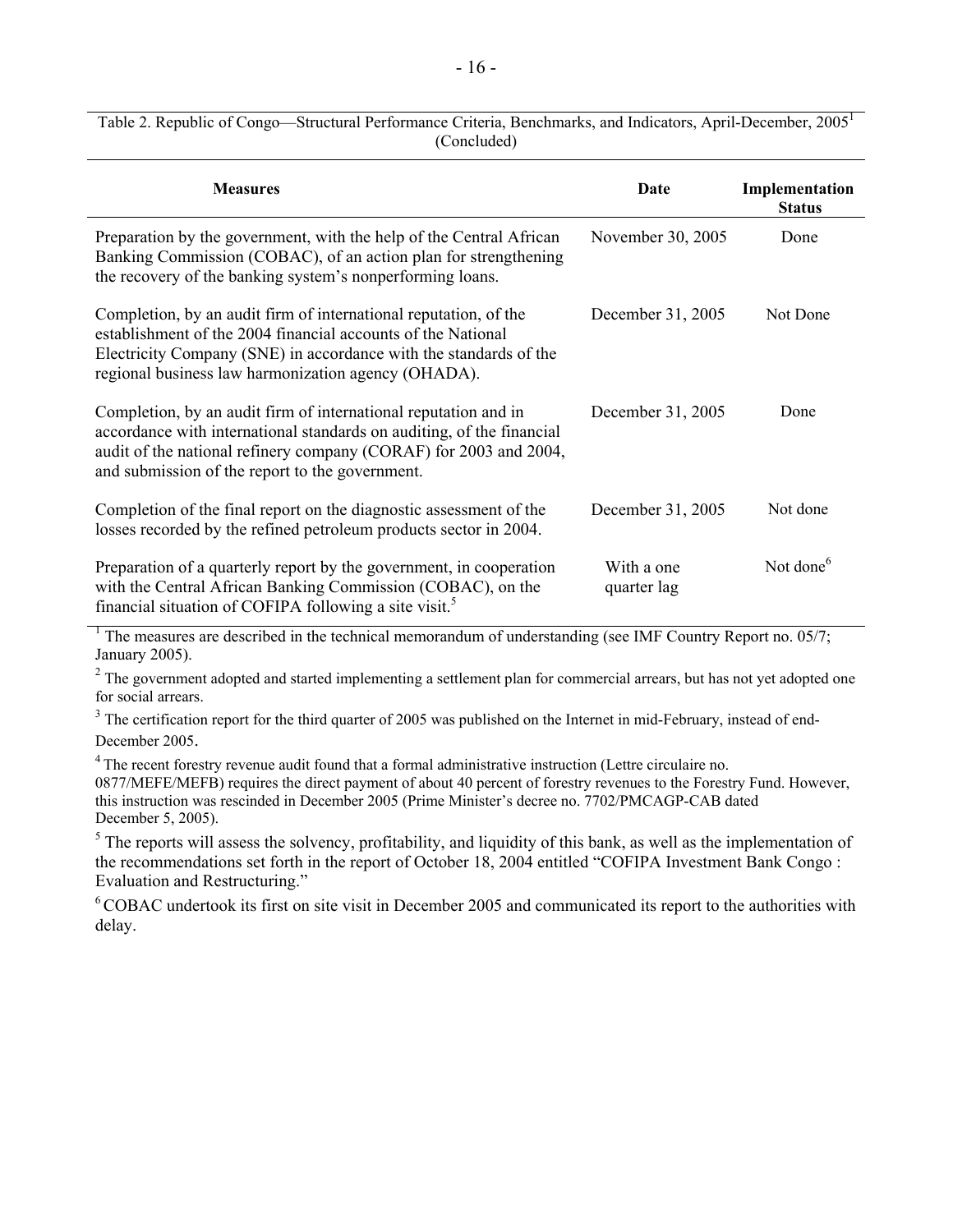|                                                                                                                                                                        | End-Mar. 06<br>Proj.   | End-Jun. 06<br>Perf. crit. | End-Sep. 06<br>Benchmark | End-Dec. 06<br>Perf. crit. |
|------------------------------------------------------------------------------------------------------------------------------------------------------------------------|------------------------|----------------------------|--------------------------|----------------------------|
|                                                                                                                                                                        |                        |                            |                          |                            |
| Quantitative criteria                                                                                                                                                  |                        |                            |                          |                            |
| Primary fiscal balance (floor)                                                                                                                                         | 174.7                  | 262.3                      | 442.5                    | 686.8                      |
| Change in net claims of the banking system<br>on the government (ceiling) 2/                                                                                           | $-79.6$                | $-86.5$                    | $-191.0$                 | $-362.5$                   |
| New medium or long-term nonconcessional external<br>debt (including leasing) contracted or<br>guaranteed by the government (ceiling) 3/                                | 0.0                    | 0.0                        | 0.0                      | 0.0                        |
| New external debt (including leasing) with an<br>original maturity of less than one year<br>$(celing)$ 4/                                                              | 0.0                    | 0.0                        | 0.0                      | 0.0                        |
| New oil-collateralized external debt contracted by<br>or on behalf of the central government (ceiling) 4/                                                              | 0.0                    | 0.0                        | 0.0                      | 0.0                        |
| New nonconcessional external debt contracted by SNPC (ceiling) 4/                                                                                                      | 0.0                    | 0.0                        | 0.0                      | 0.0                        |
| External arrears payment (floor) 5/                                                                                                                                    | 28.3                   | 56.3                       | 84.2                     | 112.4                      |
| New external arrears on nonreschedulable debt 4/                                                                                                                       | 0.0                    | 0.0                        | 0.0                      | 0.0                        |
| Domestic arrears payment (ceiling)                                                                                                                                     | 21.8                   | 43.5                       | 65.3                     | 87.0                       |
| New domestic arrears 4/                                                                                                                                                | 0.0                    | 0.0                        | 0.0                      | 0.0                        |
| Quantitative indicators                                                                                                                                                |                        |                            |                          |                            |
| Non-oil revenue<br>Domestically-financed investment (ceiling)                                                                                                          | 59.9<br>43.2           | 119.8<br>150.0             | 179.7<br>196.0           | 239.6<br>216.0             |
| Memorandum items<br>Oil revenue (in billions of CFA francs)<br>Petroleum price (Brent, US\$/barrel), quarterly average<br>Exchange rate (CFAF/US\$), quarterly average | 276.5<br>61.0<br>547.8 | 548.9<br>60.0<br>549.7     | 834.0<br>61.5<br>549.7   | 1127.8<br>62.5<br>549.4    |
| Petroleum price Brent (thousand CFAF/barrel), quarterly average                                                                                                        | 33.4                   | 33.0                       | 33.8                     | 34.3                       |

| Table 3. Republic of Congo: Tentative Quantitative Criteria and Indicators, March - December 2006 |
|---------------------------------------------------------------------------------------------------|
| (In billions of CFA francs, unless otherwise indicated; cumulative from January) 1/               |

1/ All definitions of the quantitative performance criteria and corresponding adjusters are specified in the attached technical memorandum of understanding.

2/ Excluding IMF credit.

3/ Excluding rescheduling arrangements and disbursements from the IMF.

4/ Continuous performance criterion.

5/ Payments of consolidated arrears on post-cut-off date debt to the Paris Club creditors.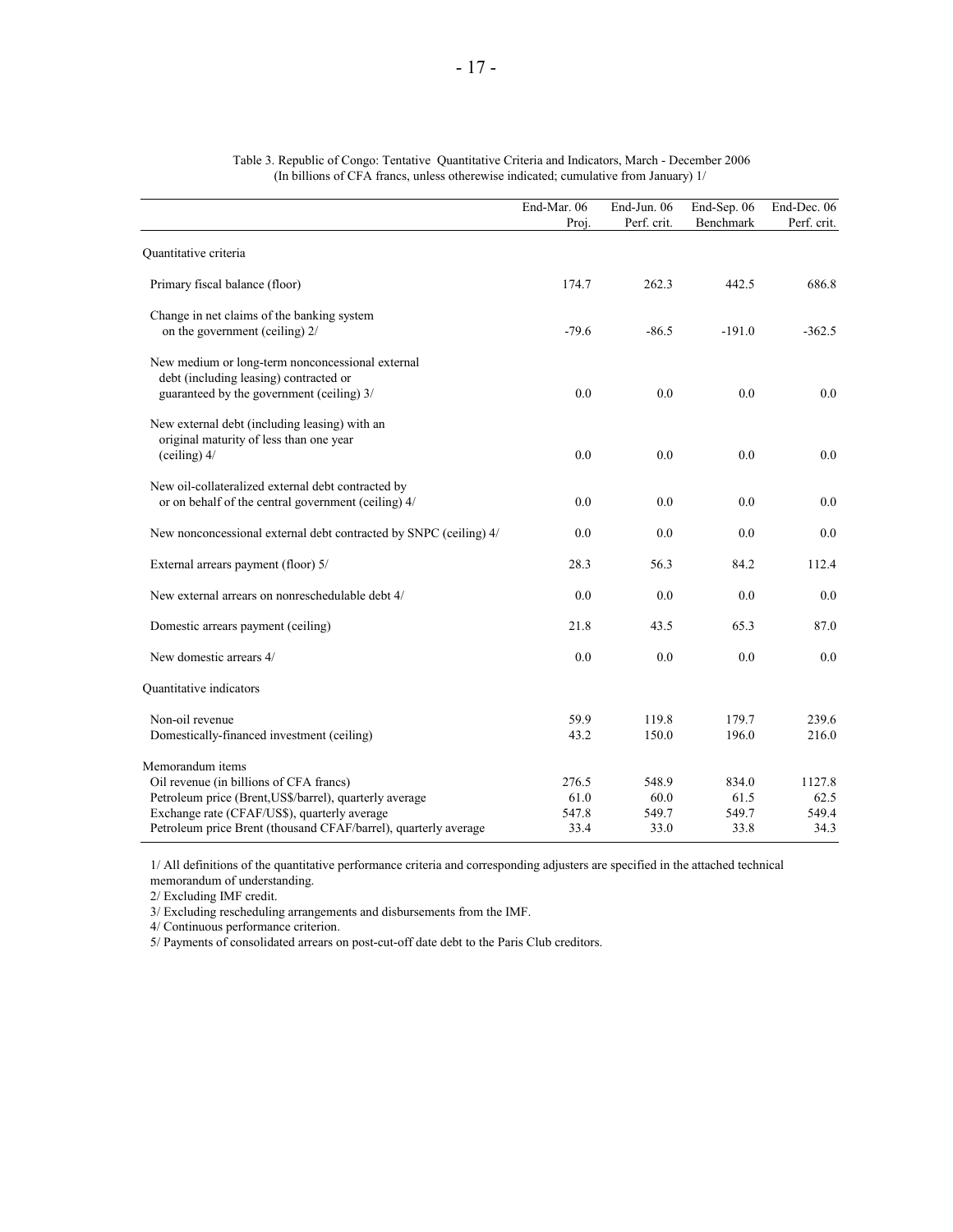## Table 4. Republic of Congo–Prior Actions and Structural Performance Criteria and Benchmarks for the Second Program Year

| Measures                                                                                                                                                                                                                                                                                                                                                                                                                                                                                                                             | Date                                                                                                                                          |
|--------------------------------------------------------------------------------------------------------------------------------------------------------------------------------------------------------------------------------------------------------------------------------------------------------------------------------------------------------------------------------------------------------------------------------------------------------------------------------------------------------------------------------------|-----------------------------------------------------------------------------------------------------------------------------------------------|
| <b>Prior actions</b><br>1.                                                                                                                                                                                                                                                                                                                                                                                                                                                                                                           |                                                                                                                                               |
| Certification without qualification on access to information of oil revenue for the<br>fourth quarter of 2005 by an audit firm of international reputation using the same<br>terms of reference as for the 2003 certification; certification reports to be published on<br>the Internet site of the Ministry of Economy, Finance, and Budget (www.mefb-<br>$cg.org$ ).                                                                                                                                                               | Actions to be taken<br>prior to issuing the staff<br>report and letter of<br>intent to the IMF<br>Executive Board for<br>consideration of the |
| Completion, by an audit firm of international reputation, of the establishment of the<br>2004 financial accounts of the National Electricity Company (SNE) in accordance<br>with the standards of the regional business law harmonization agency (OHADA).                                                                                                                                                                                                                                                                            | second PRGF review.                                                                                                                           |
| Launch the bid for the recruitment by the government of an independent consultant to<br>conduct the valuation of COFIPA bank, provide an independent opinion about the<br>offers received for the sale of COFIPA, the budgetary implications of these offers and<br>make appropriate recommendation to the government. The consultant's report will be<br>the basis for the government's decision on the privatization of COFIPA.                                                                                                    |                                                                                                                                               |
| Launching by the government of an open and competitive bid for an audit, by an<br>independent firm of international reputation, of the process of awarding the Marine XI<br>oil field concession in 2005, based on a terms of reference acceptable to IMF staff.                                                                                                                                                                                                                                                                     |                                                                                                                                               |
| Launching by the government of an open and competitive bid for a diagnostic study,<br>by an independent firm of international reputation, of the SNPC's marketing strategy<br>of government oil, including description of intermediaries used and costs incurred.<br>The diagnostic study will be based on terms of reference satisfactory to IMF staff.                                                                                                                                                                             |                                                                                                                                               |
| Adoption by the government of a comprehensive plan for the settlement of domestic<br>social arrears; posting of the related policy on the Internet site of the Ministry of<br>Economy, Finance, and Budget (www.mefb-cg.org).                                                                                                                                                                                                                                                                                                        | Actions to be taken 5<br>days prior to Board<br>consideration of the<br>review.                                                               |
| Completion, by an audit firm of international reputation, of a reconciliation report on<br>the amount of oil revenues deposited in government bank accounts, as reported in the<br>quarterly certification reports, and the total oil revenues reported in the government<br>financial operations tables (TOFEs) for 2005, without qualification on access to<br>information; submission of the report to the government, and publication on the<br>Internet site of the Ministry of Economy, Finance, and Budget (www.mefb-cg.org). |                                                                                                                                               |
| Table 4. Republic of Congo–Prior Actions and Structural Performance Criteria and Benchmarks                                                                                                                                                                                                                                                                                                                                                                                                                                          |                                                                                                                                               |
|                                                                                                                                                                                                                                                                                                                                                                                                                                                                                                                                      |                                                                                                                                               |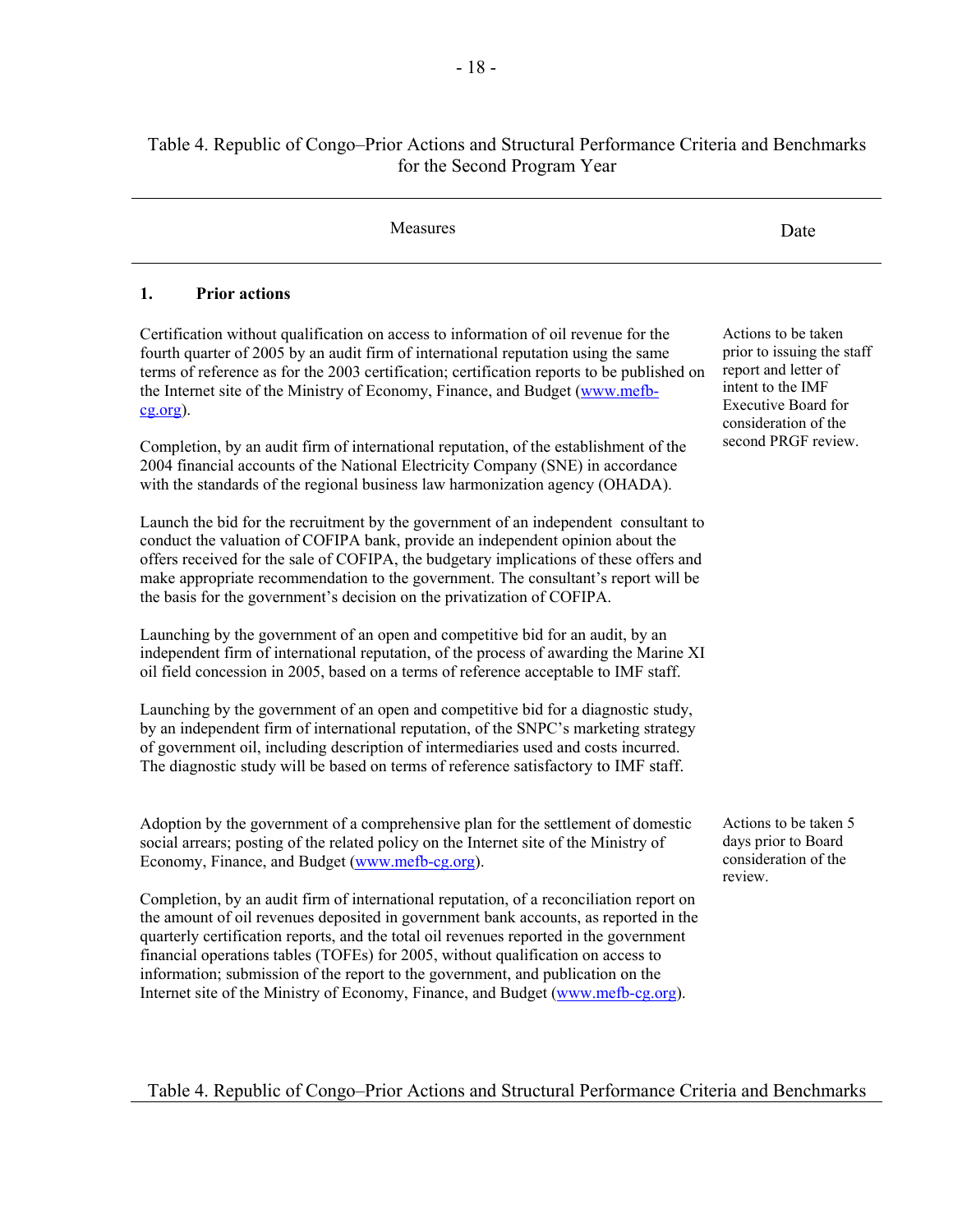# for the Second Program Year (continued)

| Measures                                                                                                                                                                                                                                                                                                                                                                                                                                | Date               |
|-----------------------------------------------------------------------------------------------------------------------------------------------------------------------------------------------------------------------------------------------------------------------------------------------------------------------------------------------------------------------------------------------------------------------------------------|--------------------|
| 2.<br>Structural performance criteria                                                                                                                                                                                                                                                                                                                                                                                                   |                    |
| Completion of a certification report by the national auditing office (Cour des<br>Comptes) that public officials (both in the government and at public enterprises) are<br>not personally benefiting from government oil sales by the SNPC or its subsidiaries,<br>and submission of the report to the government; publication of the report on the<br>Internet site of the Ministry of Economy, Finance, and Budget (www.mefb-cg.org). | September 30, 2006 |
| Completion, by an independent firm of international reputation, of a diagnostic study<br>of the SNPC's marketing strategy of government oil; submission of the report to the<br>government.                                                                                                                                                                                                                                             | December 31, 2006  |
| <b>Structural benchmarks</b><br>3.                                                                                                                                                                                                                                                                                                                                                                                                      |                    |
| Publication on the Internet site of the Ministry of Economy, Finance, and Budget<br>(www.mefb-cg.org) of the audit report of the awarding of the Marine XI oil field<br>concession in 2005.                                                                                                                                                                                                                                             | September 30, 2006 |
| Adoption of a timetable for the elimination of all implicit subsidies for refined<br>petroleum products within one year.                                                                                                                                                                                                                                                                                                                | September 30, 2006 |
| Establishment—i.e., adoption of the terms of reference and staffing—of an anti-<br>corruption committee, whose terms of reference and composition will be satisfactory<br>to IDA and IMF staffs.                                                                                                                                                                                                                                        | September 30, 2006 |
| Completion, by an independent firm of international reputation, of a diagnostic study<br>of the economic viability of CORAF, and submission of the report to the government,<br>based on terms of reference satisfactory to IMF staff.                                                                                                                                                                                                  | October 31, 2006   |
| Completion, by audit firms of international reputation and in accordance with<br>international standards, of audits of oil costs for 2004 and 2005, for all production-<br>sharing contracts as defined in these contracts, and submission of the reports to the<br>government. Publication of the audits on the Internet site of the Ministry of Economy,<br>Finance, and Budget (www.mefb-cg.org).                                    | December 31, 2006  |

Table 4. Republic of Congo–Prior Actions and Structural Performance Criteria and Benchmarks for the Second Program Year (concluded)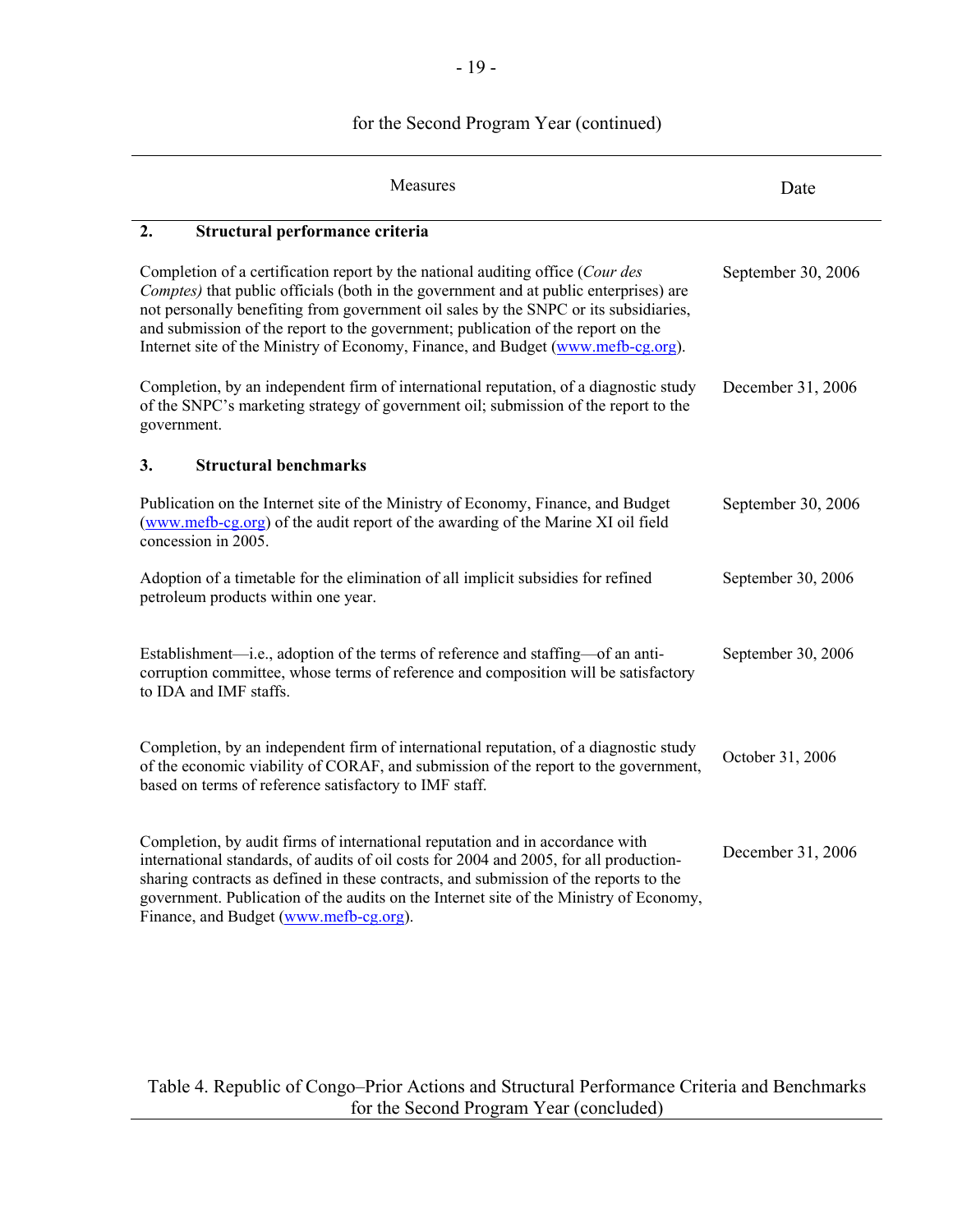| Measures                                                                                                                                                                                                                                                                                                                                                                                                                                                                                                                                                                                                                                                                                                                                                        | Date                 |
|-----------------------------------------------------------------------------------------------------------------------------------------------------------------------------------------------------------------------------------------------------------------------------------------------------------------------------------------------------------------------------------------------------------------------------------------------------------------------------------------------------------------------------------------------------------------------------------------------------------------------------------------------------------------------------------------------------------------------------------------------------------------|----------------------|
| Submission to Parliament of a draft "Anticorruption Law", that includes, among<br>others, conflict-of-interest and financial disclosure rules for public officials. The<br>financial disclosure rules would cover that: (i) senior public officials (including in the<br>government, civil service, and public enterprises) must disclose their wealth and<br>origins of their incomes when acceding to the post and on an annual basis; and (ii) the<br>annual disclosure statements are to be declared to the national auditing office (Cour<br>des Comptes) and certified by the national anti-corruption committee. The anti-<br>corruption committee should publish a summary report on its findings within six<br>months of the end of the calendar year. | December 31, 2006    |
| Centralization of all public revenues and execution of all public payments by the<br>Treasury.                                                                                                                                                                                                                                                                                                                                                                                                                                                                                                                                                                                                                                                                  | Continuous           |
| Quarterly certification of oil revenue by an audit firm of international reputation,<br>using the same terms of reference as for the 2003 certification and without<br>qualification on access to information; certification reports to be published on the<br>Internet site of the Ministry of Economy, Finance, and Budget (www.mefb-cg.org).                                                                                                                                                                                                                                                                                                                                                                                                                 | With one-quarter lag |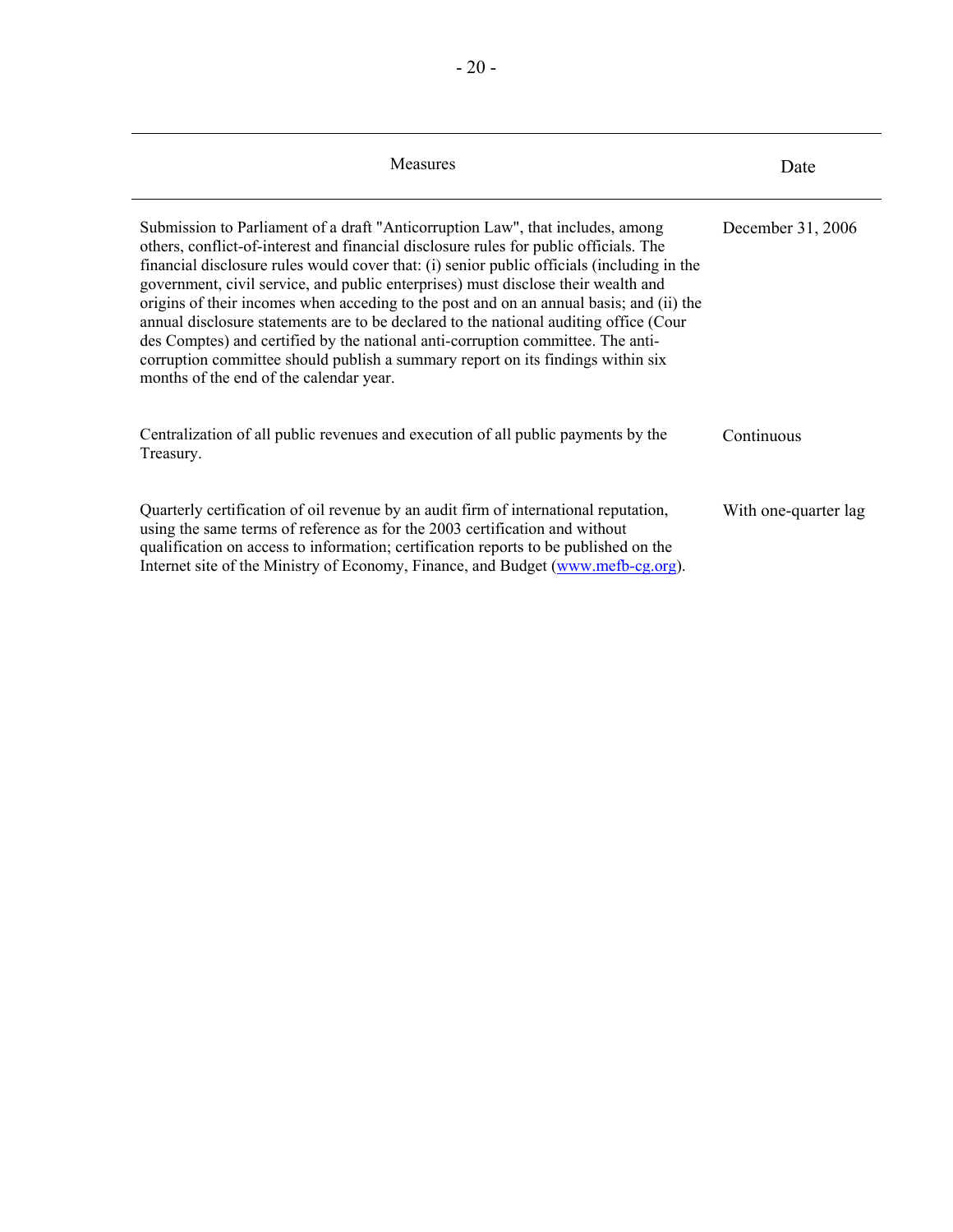## **REPUBLIC OF CONGO**

## Technical Memorandum of Understanding

## Brazzaville, June 2006

1. This technical memorandum of understanding (hereinafter the "TMU") sets out the modalities for monitoring the program covering the period from April 1, 2006 through December 31, 2006 of the government of the Republic of Congo.

## **V. QUANTITATIVE PERFORMANCE CRITERIA**

- 2. The quantitative performance criteria are:
	- a. a floor on the primary fiscal balance, cumulative starting from January 1, 2006,
	- b. a ceiling on the change in the net claims of the banking system on the government (excluding net IMF credit), cumulative starting from January 1, 2006,
	- c. no new medium- or long-term nonconcessional external debt (including leasing) contracted or guaranteed by the government (a continuous criterion),
	- d. no new external debt (including leasing) with an initial maturity of less than one year incurred or guaranteed by the government (a continuous criterion),
	- e. no new oil-collateralized external debt by or on behalf of the government (a continuous criterion),
	- f. a ceiling on new nonconcessional external debt contracted by the SNPC with or without government guarantee, starting from January 1, 2006 (a continuous criterion),
	- g. minimum external arrears payment, starting from January 1, 2006,
	- h. no new external payment arrears on nonreschedulable external debt (see paragraph 17 below for the definition), starting from January 1, 2006 (a continuous criterion),
	- i. a ceiling on domestic arrears payments, starting from January 1, 2006; and
	- j. no new domestic payment arrears, starting from January 1, 2006 (a continuous criterion).
- 3. The quantitative indicators are: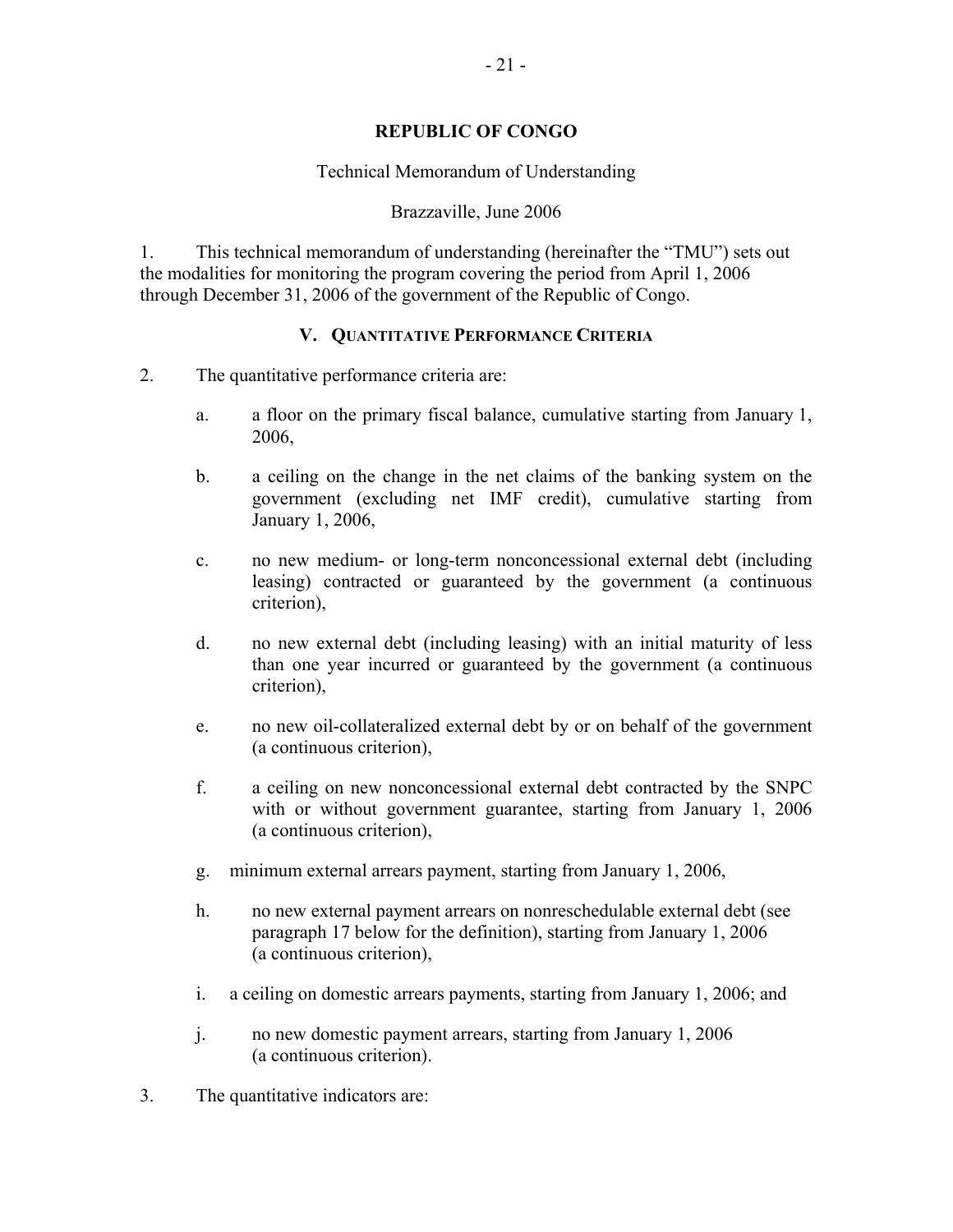- a. a floor for non-oil revenues (cumulative amounts, starting from January 1, 2006), and
- b. a ceiling on domestically-financed domestic investment (cumulative, starting from January 1, 2006).

# **VI. DEFINITIONS AND COMPUTATION**

# **A. Government**

4. Unless otherwise indicated, "government" is defined as the central government of the Republic of Congo and does not include local governments, the central bank, or any public entity with autonomous legal personality not covered by the government's consolidated financial operations table (tableau des opération financières de l'Etat— TOFE).

# **B. Basic Primary Fiscal Balance**

5. The scope of the government's fiscal operations table (TOFE) includes the general budget and the special accounts of the Treasury (including the forestry and road funds) and the government debt management agency (Caisse Congolaise d'Amortissement, CCA).

6. The government's basic primary fiscal balance is equal to total revenue excluding grants, minus total expenditure (including net credit) excluding interest payments and capital expenditure financed with external resources. It is measured on the basis of the budget execution reported every month in the TOFE prepared by the Ministry of Finance. At end-December 2005, the basic primary fiscal balance was estimated at CFAF 668.7 billion, resulting from total revenue (excluding grants) of CFAF 1239.8 billion and total expenditures (excluding interest on the debt and capital expenditure financed with external resources) of CFAF 570.10 billion.

7. The government's total revenue is measured on a cash basis. It includes all revenue collected by the Treasury (mainly tax revenue and customs duties, oil revenues, forestry revenues, and service charges), whether the result of past, current or future obligations. Total revenue also includes gross revenue in the special accounts. These are recorded on a gross basis. Oil revenue excludes all forms of prepayment and prefinancing (see definitions in paragraphs 18-19 below).

8. Starting January 1, 2006, projected oil revenues are estimated using the authorities' forecasting model, which takes specific account of the schedule of oil pickups. Considering the exogenous risks posed by changes in the number of shipments (including the effect of the minimum volume required to make up a shipment), the quarterly revenue projections for 2006 are based on the following shipment schedule: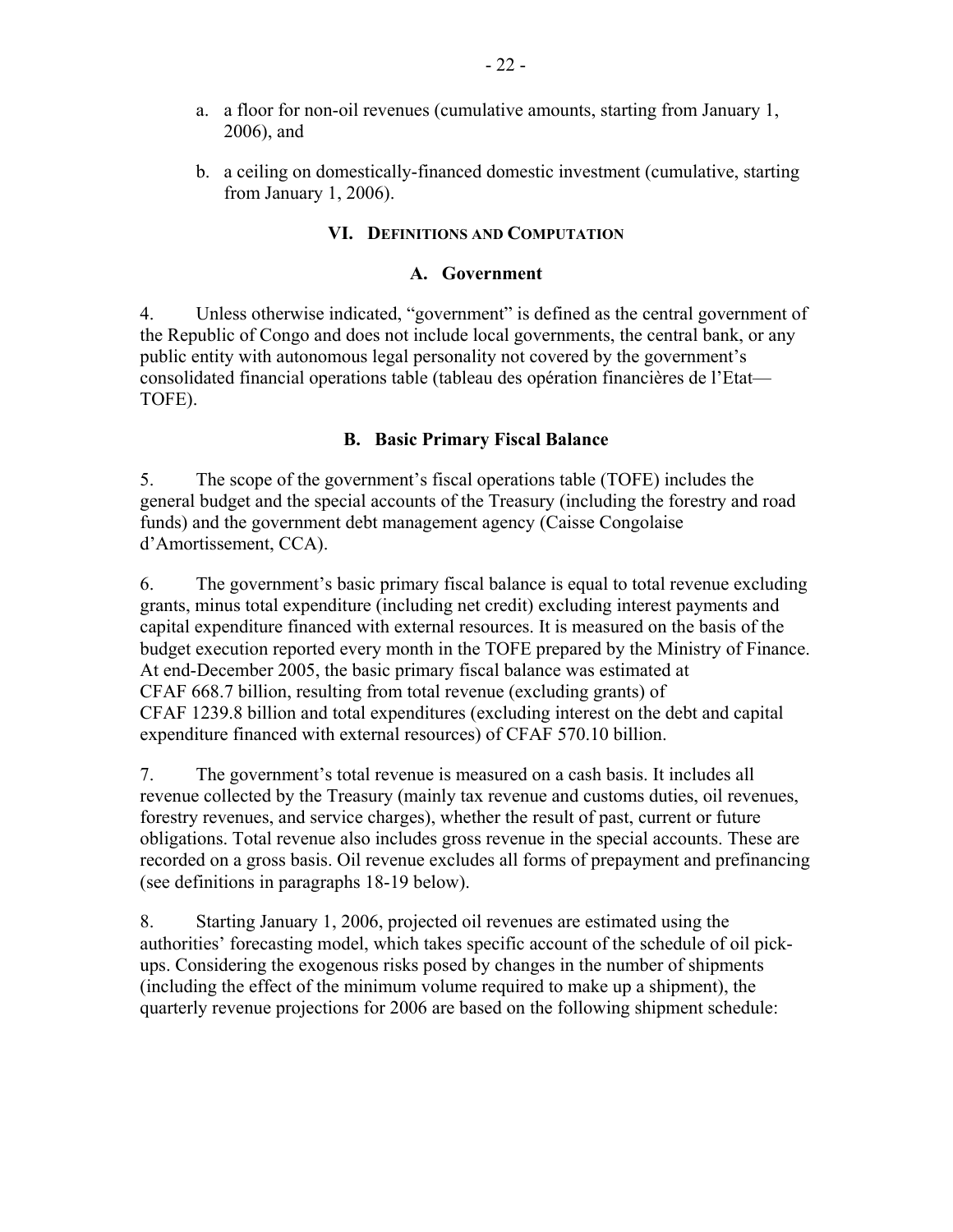Table 1. Government Oil Shipments, 2006

|               | 2006 |                |                |    |  |  |  |
|---------------|------|----------------|----------------|----|--|--|--|
| Product/Blend | Q1   | Q <sub>2</sub> | Q <sub>3</sub> | Q4 |  |  |  |
| Djéno         | 7    | 5              | 5              | 5  |  |  |  |
| <b>Nkossa</b> | 5    | 6              | 7              | 6  |  |  |  |
| Yombo         | 0    | 1              | $\theta$       | 0  |  |  |  |
| <b>Butane</b> | 1    | 4              | 3              | 3  |  |  |  |
| Propane       | 0    | 1              | 1              | 1  |  |  |  |

(Number of shipments) $1/$ 

1/ with a lag of one month.

9. The tax revenue projections take account of the usual one-month lag between the date of shipment and the date of receipt of the sale proceeds by the Treasury. To ensure effective monitoring of oil revenues, the authorities will provide to IMF staff a detailed monthly table of actual shipments within 30 days of the end of the month in which the shipment was made. At a minimum, this table will contain, for each shipment, information on the type of product, the date of loading, the recipient, and the selling price (in US\$).

10. Expenditure is measured on a payments order basis. It includes current expenditure, domestically financed capital expenditure, externally financed capital expenditure, and net lending. Current expenditure is defined as total expenditure minus capital expenditure minus net lending. Current expenditure is broken down into personnel expenditure, expenditure on goods and services, interest on the debt (domestic and external), transfers and subsidies, and other current expenditures.

## **C. Change in the Net Claims of the Banking System on the Central Government**

11. The net government position vis-à-vis the banking system (excluding net IMF credit) is defined as the government's claims on domestic banking institutions minus the government's debts to domestic banking institutions. The claims of the government include the cash balances of the Treasury held in the banking system, government deposits at the Bank of Central African States (BEAC), government deposits at commercial banks, and government deposits at the Caisse Nationale d'Épargne (CNE) and the Centre des Chèques Postaux (CCP). Government debts to the banking system include BEAC lending (including statutory advances and consolidated advances), lending to the government by commercial banks (including government securities held by the commercial banks), and CNE/CCP deposits held by the government.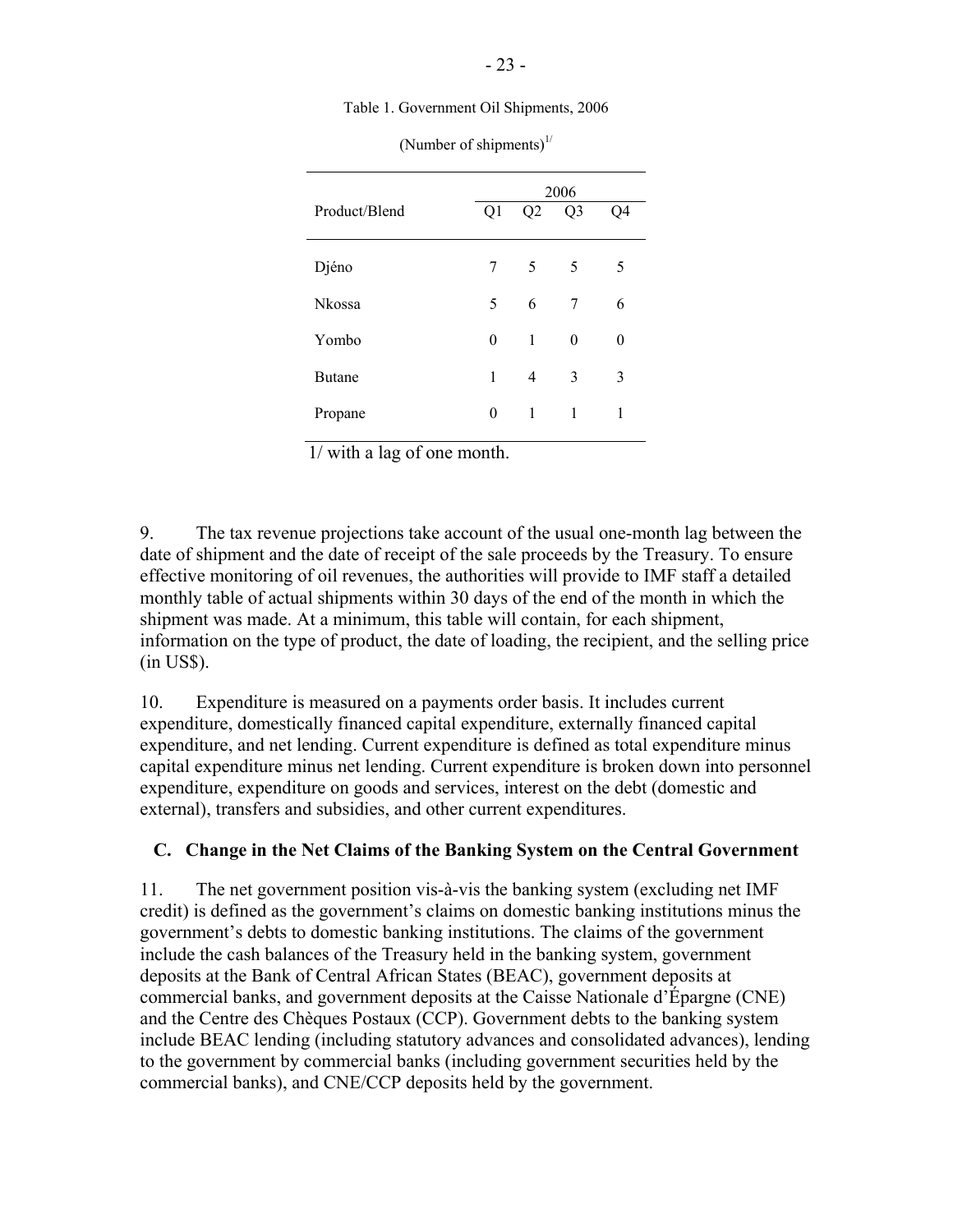12. The end-of-period stock of net bank claims on the government, excluding the counterpart of the use of Fund resources, is valued in accordance with the accounting framework currently used by the BEAC. On December 31, 2005, these claims amounted to CFAF -76 billion.

## **D. Debt and External Arrears**

13. The definition of government used for the various external debt performance criteria includes government, as defined in paragraph 4, public institutions of an administrative nature (Etablissements Publics Administratifs), public institutions of a scientific and/or technical nature, public institutions of a professional nature, public institutions of an industrial and/or commercial nature (Entreprises Publiques d'Intérêt Commercial), and local governments, with the sole exception of the national oil company (SNPC)—see paragraph 16 below.

14. For the purposes of this memorandum, "debt" and "concessional loans" are defined as follows:

a. As specified in the guidelines adopted by the Executive Board of the  $IMF<sub>1</sub><sup>1</sup>$  debt will be understood to mean a current, i.e., not contingent, liability, created under a contractual arrangement through the provision of value in the form of assets (including currency) or services, and which requires the obligor to make one or more payments in the form of assets (including currency) or services, at some future point(s) in time; these payments will discharge the principal and/or interest liabilities incurred under the contract. Debts can take a number of forms, the primary ones being as follows: (i) loans, i.e., advances of money to the obligor by the lender made on the basis of an undertaking that the obligor will repay the funds in the future (including deposits, bonds, debentures, commercial loans and buyers' credits) and temporary exchanges of assets that are equivalent to fully collateralized loans under which the obligor is required to repay the funds, and usually pay interest, by repurchasing the collateral from the buyer in the future (such as repurchase agreements and official swap arrangements); (ii) suppliers' credits, i.e., contracts where the supplier permits the obligor to defer payments until some time after the date on which the goods are delivered or services are provided; and (iii) leases, i.e., arrangements under which property is provided which the lessee has the right to use for one or more specified period(s) of time that are usually shorter than the total expected service life of the property, while the lessor retains the title to the property. The debt is the present value (at the inception of the lease) of all lease payments expected to be made during the period of the agreement, excluding those payments that cover the operation, repair, or maintenance of the property. Under the definition of debt set out above, arrears, penalties, and judicially awarded damages arising from the failure to make payment under a contractual obligation that constitutes debt are debt.

 $\overline{a}$ 

<sup>1</sup> See Executive Board Decision No. 6230-(79/140) as amended by Decisions Nos. 11096-(95/100) and 12274-(00/85).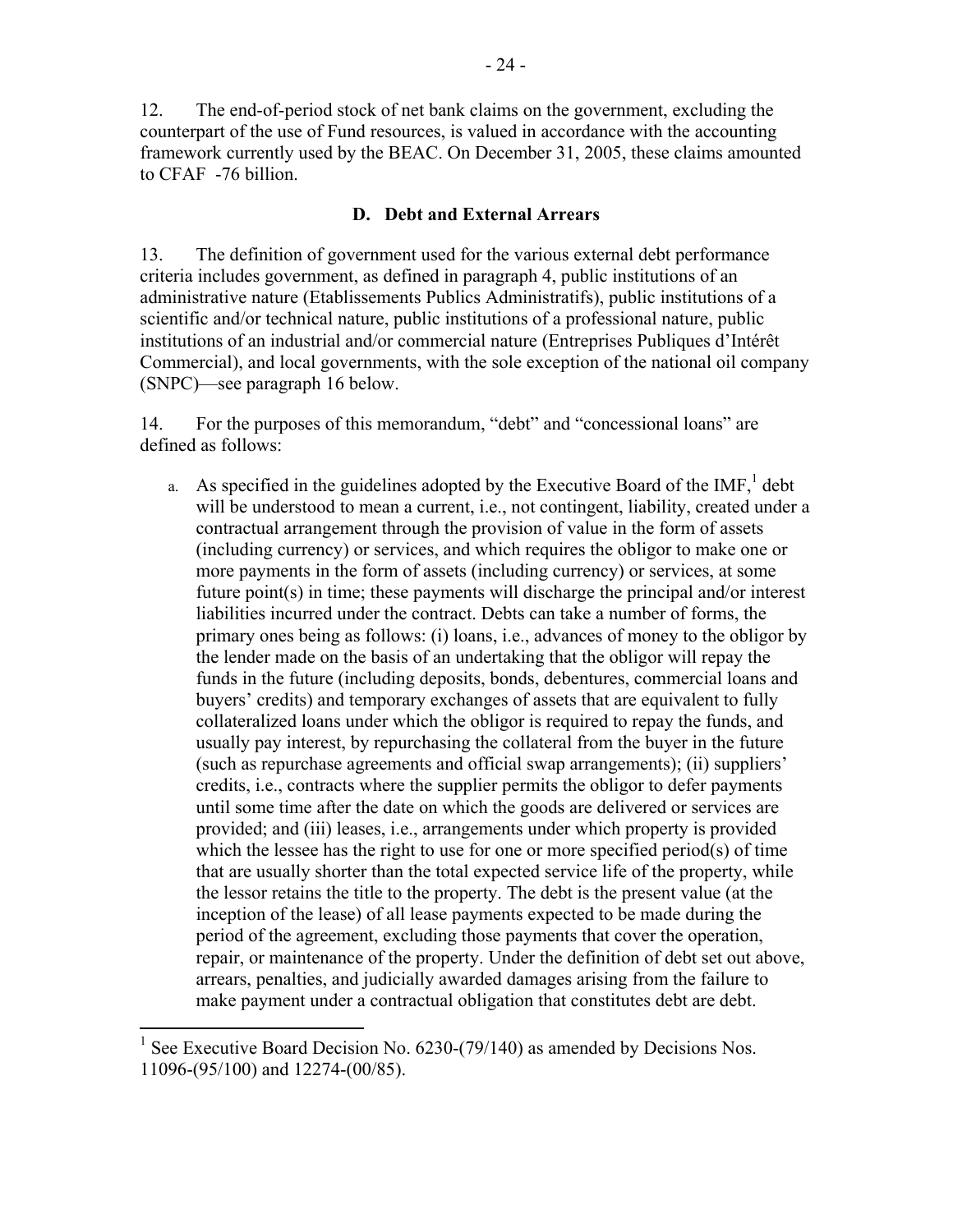Failure to make payment on an obligation that is not considered debt under this definition (e.g., payment on delivery) will not give rise to debt.

b. Loan concessionality is assessed on the basis of the commercial interest reference rates (CIRRs) established by the OECD. A loan is said to be on concessional terms if, on the date of conclusion of the contract, the ratio of the net present value of the loan, calculated on the basis of the reference interest rates, to its nominal value is less than 50 percent (i.e., a grant element of at least 50 percent). For debts with a maturity exceeding 15 years, the ten-year reference interest rate published by the OECD is used to calculate the grant element. For shorter maturities, the six-month market reference rate is used.

15. The quantitative performance criteria with respect to external debt apply not only to debt as defined in the above-mentioned guidelines, but also to commitments incurred or guaranteed for which no value has yet been received or on which only partial drawings have been made. However, this does not apply to financing from the IMF or to Treasury bills and bonds issued by the Congolese Treasury in CFA francs on the CEMAC regional market.

16. For external debt with an initial maturity of less than one year, normal short-term import and export credit are excluded from the scope of the indicator, including the prepayments defined in paragraph 19 below.

17. The ceiling on any new nonconcessional external debt with a maturity of more than one year incurred or guaranteed by the SNPC, with or without government guarantee, will be monitored continuously. The SNPC may borrow only to finance investments related to its core activities (research, exploration, production, refining and distribution of oil, construction of a Brazzaville headquarters, creation and strengthening of its database, etc.). In addition, these investments must be included in the investment program approved by the government. The ceiling on debt does not apply to changes in loan accounts with oilfield partners or to loans of less than one year for operating purposes.

18. The accumulation by the government of external payment arrears is the difference between (a) the gross amount of external debt service payments due (principal and interest, including penalty and/or late interest, as appropriate) and (b) the amount actually paid during the period under consideration. Under the program, the government commits itself to not accumulate external payment arrears on non-reschedulable debt (that is postcutoff-date debt to Paris Club creditors and debt owed to multilateral creditors). Nonaccumulation of external payment arrears is a criterion to be continuously observed.

# **E. Oil-Collateralized External Debt**

19. Oil-collateralized external debt is external debt that is contracted by giving an interest in oil. Prefinancing is defined as an oil-collateralized loan which is repaid by the sale of the oil in a different calendar year. New prefinancing by or on behalf of the government is strictly prohibited under the program. The refinancing and/or deferral of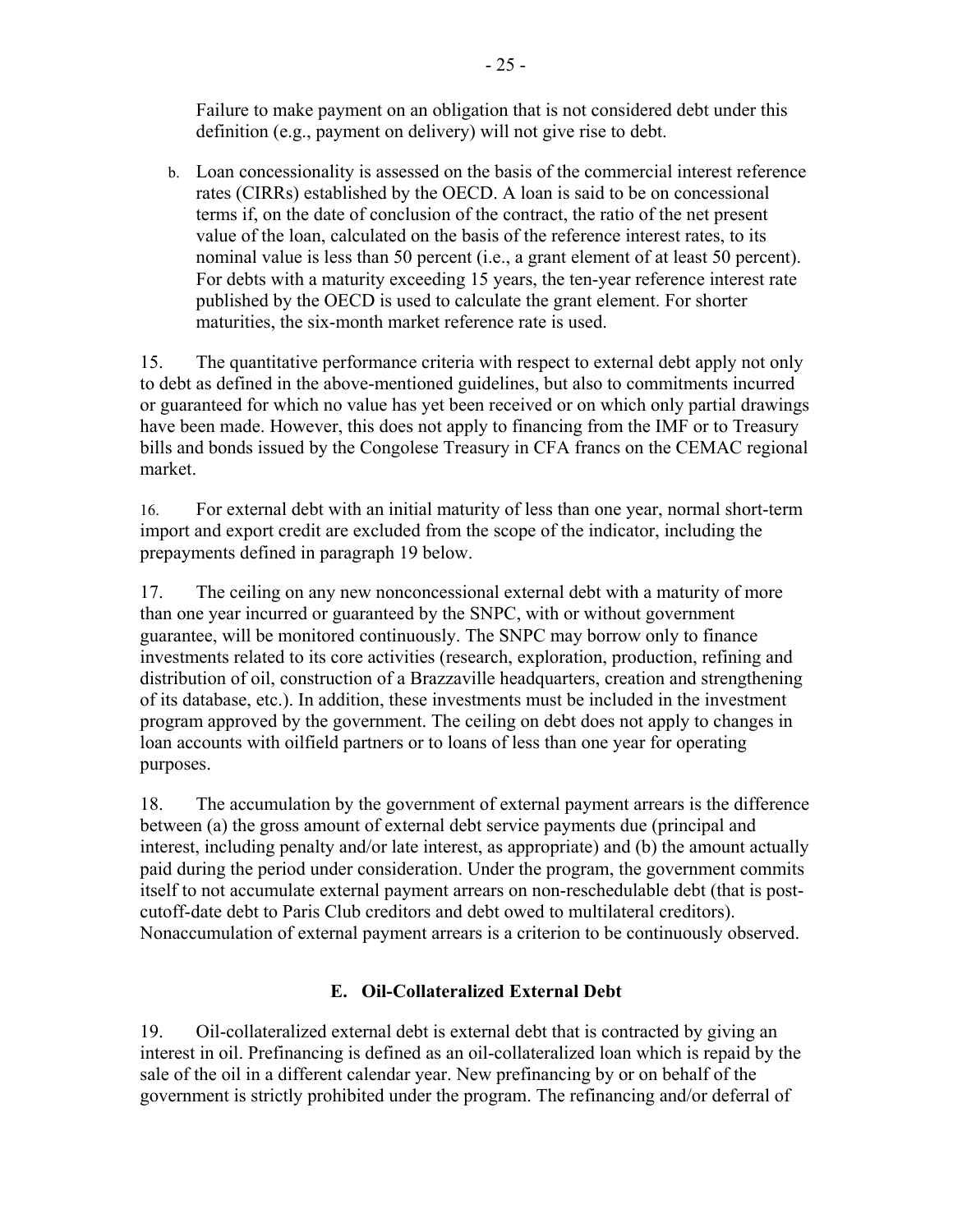the existing stock and/or due dates are permitted but should not give rise to an augmentation of the existing stock of oil-collateralized debt.

20. A prepayment is defined as an advance payment by the purchaser of oil on a specific oil shipment. Prepayment-related operations must be repaid within 6 months but in any case within the calendar year in which they were contracted.

21. The government's commitment not to contract new oil-collateralized debt will be monitored using the list of oil-collateralized debt as of December 31, 2005, as shown in Annex I.

# **F. Arrears and Domestic Debt**

22. Domestic payment arrears of the government are equivalent to the difference over the relevant period between the amount of payments authorized and the actual payments made (within 90 days). A net reduction in arrears is reflected in the TOFE as a negative amount, and a net accumulation as a positive sum. Payments made by the government cover payments by the Treasury and the CCA, including through clearing operations.

23. The amount of outstanding domestic payment arrears, usually referred to as the "float" in the budget execution tables, particularly the TOFE, will be capped at CFAF 18 billion at the end of each quarter, with the obligation of clearing the float at the end of the year.

## **VII. ADJUSTMENTS**

24. The criterion on the basic primary fiscal balance (paragraph 2.a) will be adjusted upward if oil revenues are higher than projected. Oil revenues will be adjusted in two stages: the first adjustment will take account of the change in the number of shipments, while the second will reflect the change in international oil prices. First, expected oil revenues from the sale of government oil by the SNPC, estimated on the basis of the shipment schedule, will be adjusted by the ratio of the actual number of shipments to the projected number. The adjustment will be calculated separately for each component of government oil revenues generated by shipments sold by the SNPC, for each type of Congolese oil product, namely, the three crude oil blends (Djéno, Nkossa, and Yombo), as well as butane and propane. Secondly, expected oil revenue adjusted by quantity will be multiplied by the ratio of the international price to the projection price. In accordance with the fiscal rule on oil prices, government oil revenues will be projected on the basis of the oil price estimates in the IMF's *WEO* less a 'prudence' factor (US\$10/barrel beginning in 2006); the price resulting from this calculation will be known as the "estimated adjusted international price." Consequently, the adjustment of revenues based on price will consist of multiplying total government revenues by the ratio of the international price received to the estimated adjusted international price, calculated in CFA francs. Both adjustments will be made quarterly.

25. The target on the basic primary fiscal balance will be adjusted downward by up to CFAF 50 billion for priority investment projects during the second half of 2006. The adjuster therefore applies only to the quantitative target for end-September 2006, if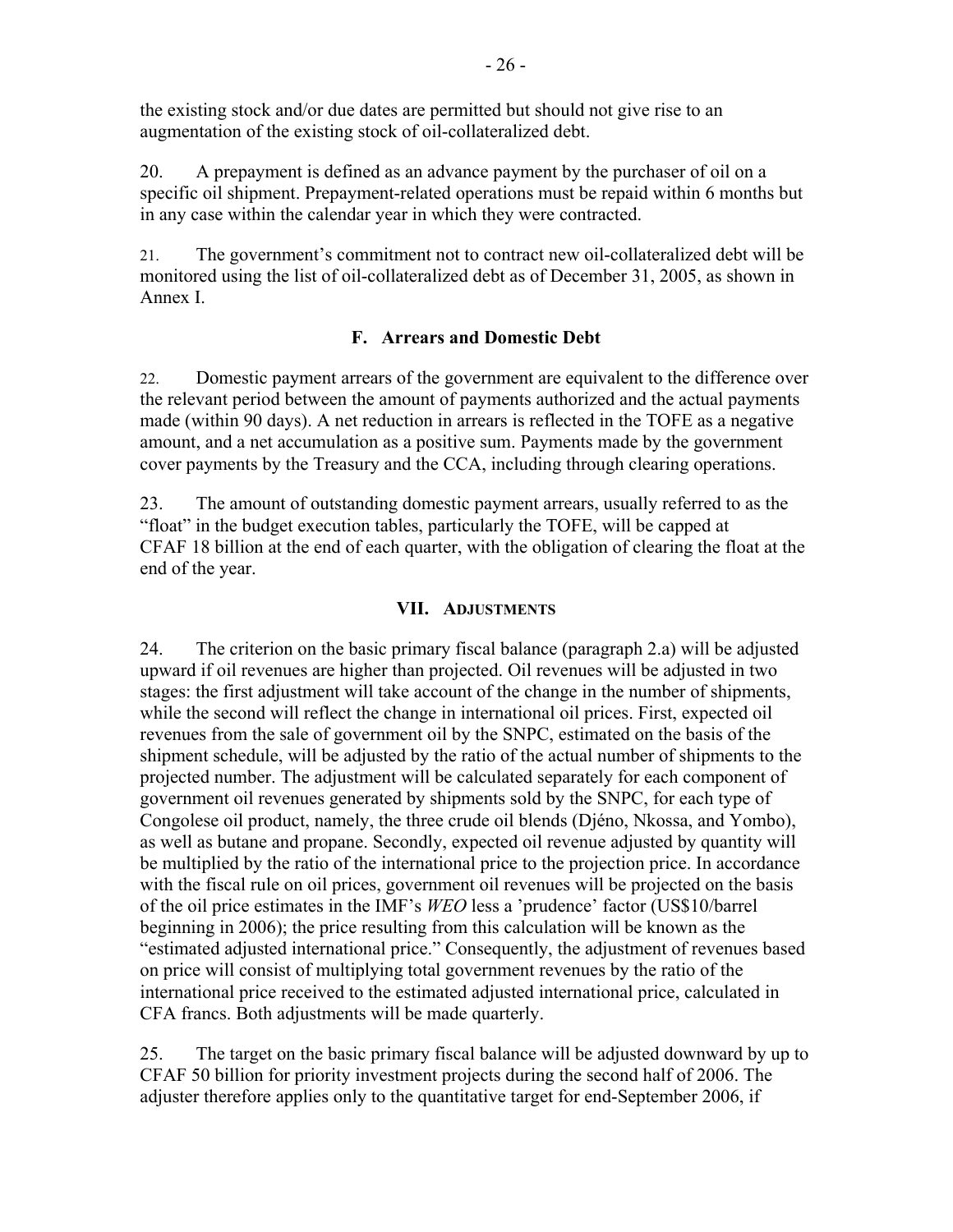domestically-financed capital expenditures as defined in the TOFE exceed CFAF 196 billion at that time, and the performance criterion for end-December 2006, if domestically-financed capital expenditures as defined in the TOFE exceed CFAF 216 billion at that time. These projects will be approved by World Bank staff, would be awarded through transparent and competitive procurement procedures, and approved through a supplementary budget.

26. During the program period (April 1, 2006 to December 31, 2006), if the primary budget surplus exceeds the quantitative program indicator (2a) and/or if additional nonearmarked budgetary support,<sup>2</sup> over and above the programmed amount, becomes available, the government intends to use one-third of these extra resources to further reduce external payment arrears on government debt not eligible for rescheduling. This will be implemented four weeks after the end of the quarter, in consultation with Fund staff. Any remaining additional resources will be deposited in the banking system, and their use will be discussed with IMF staff in the context of program execution reviews. Priority in the use of the additional resources will be given to:

- reduction of the government's priority domestic arrears (wages, benefits of former workers of liquidated enterprises, pensions, and small and medium-sized enterprises) as detailed in a list of creditors;
- reduction of the net claims of the banking system on the government (excluding the counterpart of the use of Fund resources); and/or
- an increase in poverty reduction expenditures.

27. The ceiling on the change in the banking system's net claims on the government will be adjusted if external budgetary support exceeds or falls short of program projections. The ceiling will be adjusted downward by the amount of budgetary support received in excess of the programmed amount. Conversely, the ceiling will be adjusted upward by the amount of the shortfall in budgetary support programmed for the period. This adjustment cannot exceed CFAF 5 billion, calculated on a cumulative basis, during the first year of the program.

# **VIII. STRUCTURAL MEASURES**

28. The structural measures are listed in Table 4 of the Memorandum on Economic and Financial Policies.

29. All government revenue and the execution of all government payments will be done through the Treasury. All government revenue must be transferred to the Treasury

<sup>&</sup>lt;sup>2</sup> Budgetary support is defined as the amount of nonproject grants and loans (excluding IMF resources).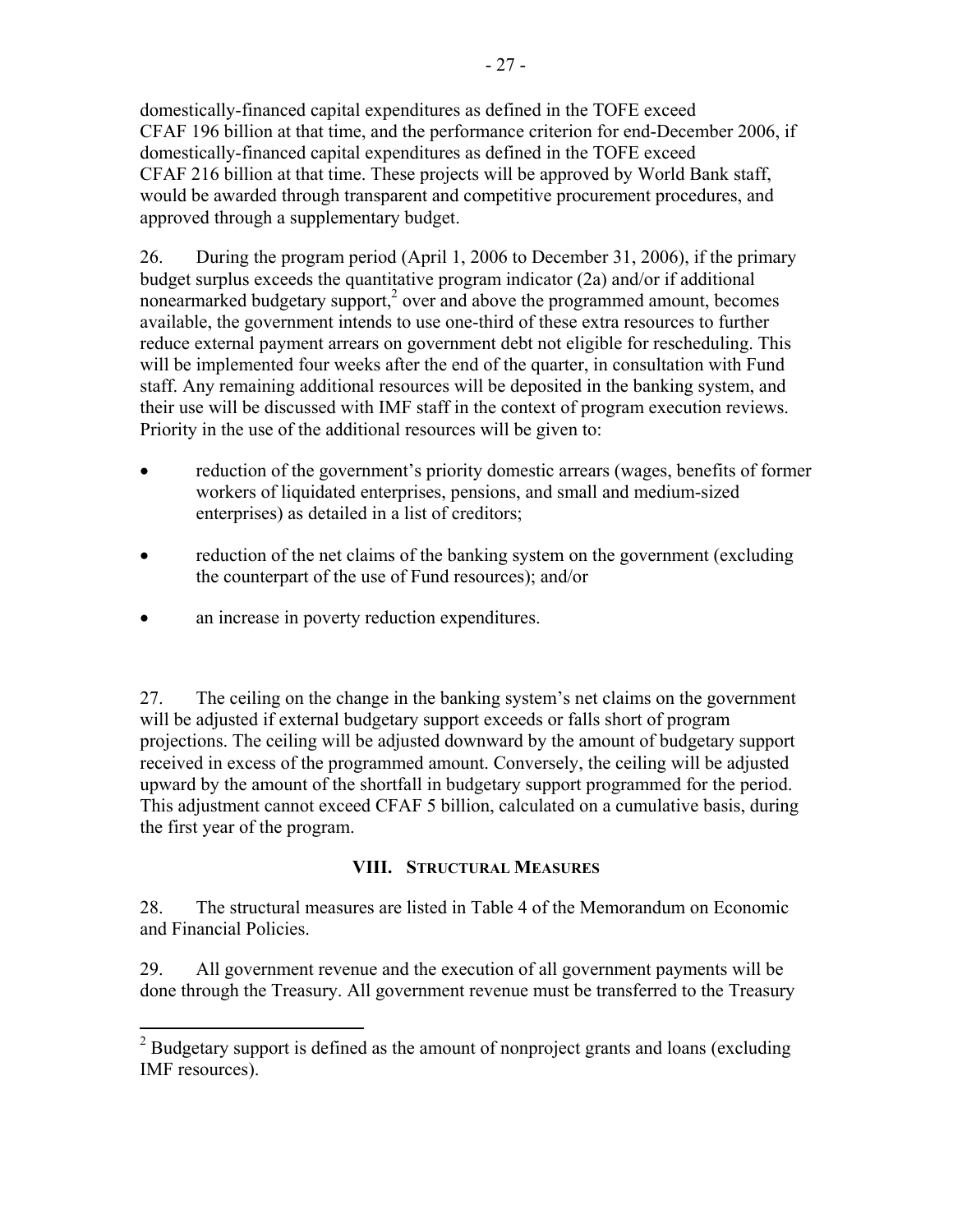or, in the case of earmarked revenue (intended for various funds and other agencies), transferred to the special earmarked accounts of the Treasury, in accordance with fiscal procedures. All government payments must be made through the Treasury. This provision facilitates budget execution and control.

30. A diagnostic study of the economic viability of the Congolaise de raffinerie (CORAF) will be carried out by an audit firm selected through an international bidding process. The terms of reference and specifications for this study will be reviewed by the staff of the IMF and found satisfactory. The final audit report will be submitted to the Ministry of Finance no later than October 31, 2006.

31. The government will also adopt, by end-September 2006, a timetable for the elimination of all implicit subsidies for refined petroleum products within one year so as to limit the cost to future budget of losses in this sector.

32. External audits of cost oil for 2004 and 2005 as defined in production-sharing contracts (PSCs), reported by oil companies will be carried out in accordance with international audit standards by firms of international reputation. The audits will cover all PSCs, namely: for the operator Total E&P Congo, the PSCs of Haute Mer, Mer Très Profonde Sud, PEX, and PNGF; for the operator Likouala S.A., the Likouala and Likouala-Est concessions; for the operator CongoRep, the Émeraude concession; for the operator ENI Congo, the PSCs of Marine VI, Marine VII, Marine X, Madingo, and Mer Très Profond Nord; and for the operator Zetah M & P Congo, the PSCs of Kouilou and Kouakouala. The audit reports will be submitted to the government no later than December 31, 2006.

33. The quarterly certification of oil revenues by an external auditor, based on the terms of reference used for the 2003 certification and without qualification on access to information, will continue. The certification reports will include, among other things: (i) verification of the tax returns of the oil companies, (including compliance with the terms of PSCs), (ii) reconciliation of the commercial transactions of the SNPC and the quantity of oil due to the government in settlement of the oil companies' tax liabilities (the SNPC included), and (iii) verification that the corresponding revenue has been transferred to the Treasury. The certification report will be available at the latest one quarter after the end of the quarter in question and will be published on the official website of the Ministry of Economy, Finance, and Budget (www.mefb-cg.org).

34. An audit firm of international reputation will also be commissioned to carry out a reconciliation report on the amount of oil revenues deposited in government bank accounts, as reported in the quarterly certification reports, and the total oil revenues reported in the government financial operations tables (TOFEs) for each quarter of 2005 and for the year as a whole. The auditors will have full access to all the information needed to carry out this reconciliation exercise in compliance with their terms of reference. The reconciliation report will be submitted to the government and published on the official website of the Ministry of Economy, Finance, and Budget.

35. The external audit of the 2004 consolidated accounts of the SNPC will be based on the terms of reference and specifications used for the 1999-2003 audit. Accordingly,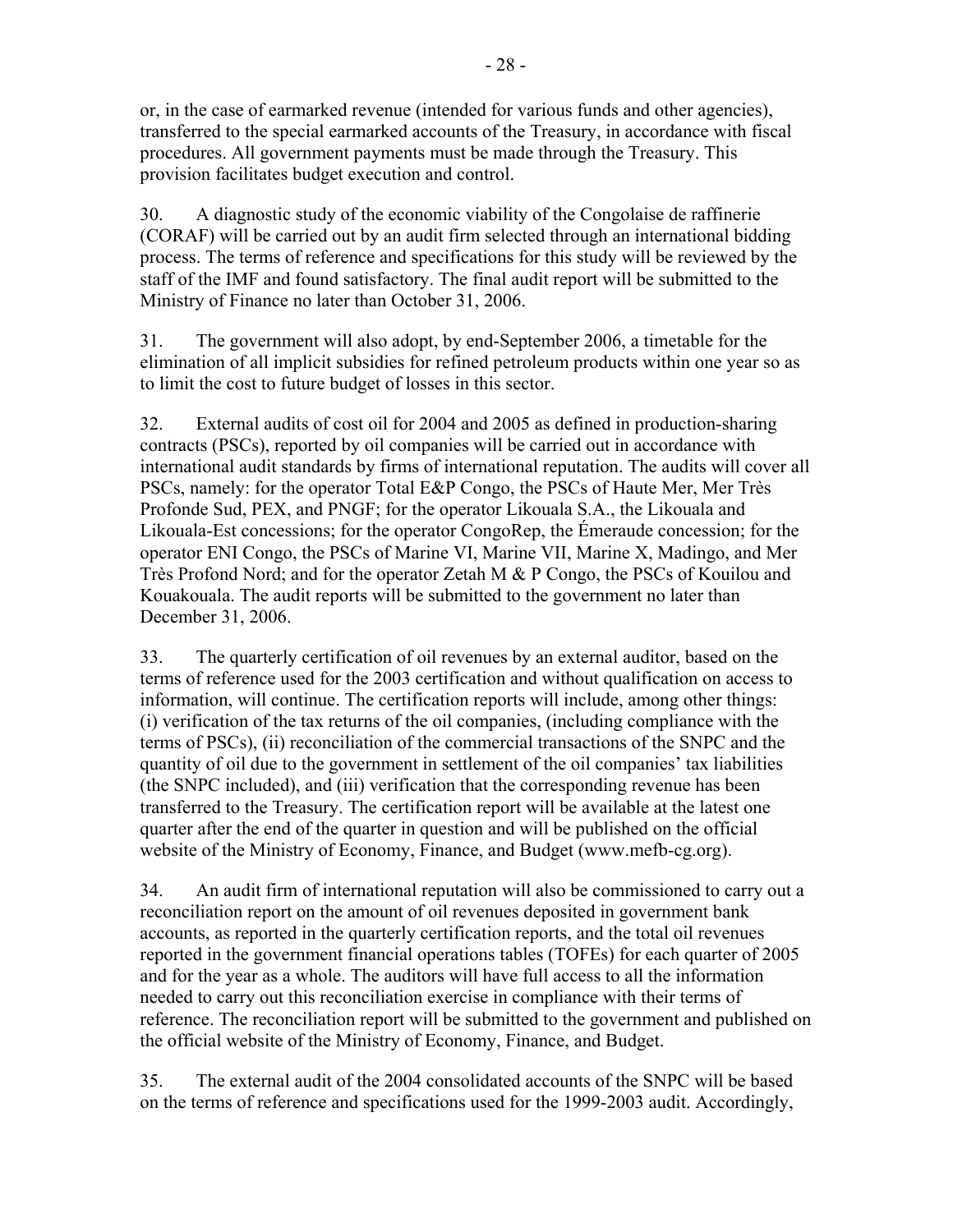the tasks of the auditor will be to audit the consolidated financial statements of the parent company and its subsidiaries and to review financial flows, the execution of the management contract, and internal controls. The auditors will submit their final report to the government by end-June 2006, and this report will be published on the official website of the Ministry of Economy, Finance, and Budget.

36. An independent firm of international reputation will be hired to do a diagnostic study of the SNPC's marketing strategy for the sale of government oil. This study will be completed and submitted to the government by end-August 2006. This will be followed by the adoption by the government and SNPC management of an action plan to bring the marketing of government oil up to international standards, at the latest by December 31, 2006.

37. In line with the commitment to improve transparency in the oil sector, the government will publish, on the official website of the Ministry of Economy, Finance, and Budget, a certification report by the *Cour de Comptes* that all public officials (both in the government and at public enterprises) are not personally benefiting from government oil sales by the SNPC or its subsidiaries. This will be done at the latest by June 30, 2006. The government will also publish on this website the full audit report of the awarding in 2005 of the Marine XI oil field concession by end-September 2006.

38. An anti-corruption committee will be established by end-September 2006, whose terms of reference and composition will be satisfactory to IDA and IMF staffs. Following the creation of the committee, a draft anti-corruption law will be submitted to Parliament by December 31, 2006. The law will include, among other things, conflict-of-interest and financial disclosure rules for public officials. These rules will require that all senior public officials (including in the government, civil service, and public enterprises) disclose their wealth and origins of their incomes when acceding to the post and on an annual basis thereafter. The annual disclosure statements are to be declared to the *Cour des Comptes* and certified by the national anti-corruption committee. This committee will publish a summary report on its findings within six weeks of the end of the calendar year.

# **IX. INFORMATION FOR PROGRAM MONITORING**

The government will submit the following information to the staff of the International Monetary Fund through its Resident Representative, and within the time period specified below.

# **A. Oil Sector**

39. The government will submit the following information to the staff of the International Monetary Fund:

• monthly data on oil production by oil field, production costs, volume exported, export prices, and the operations of the Société nationale des pétroles du Congo (SNPC);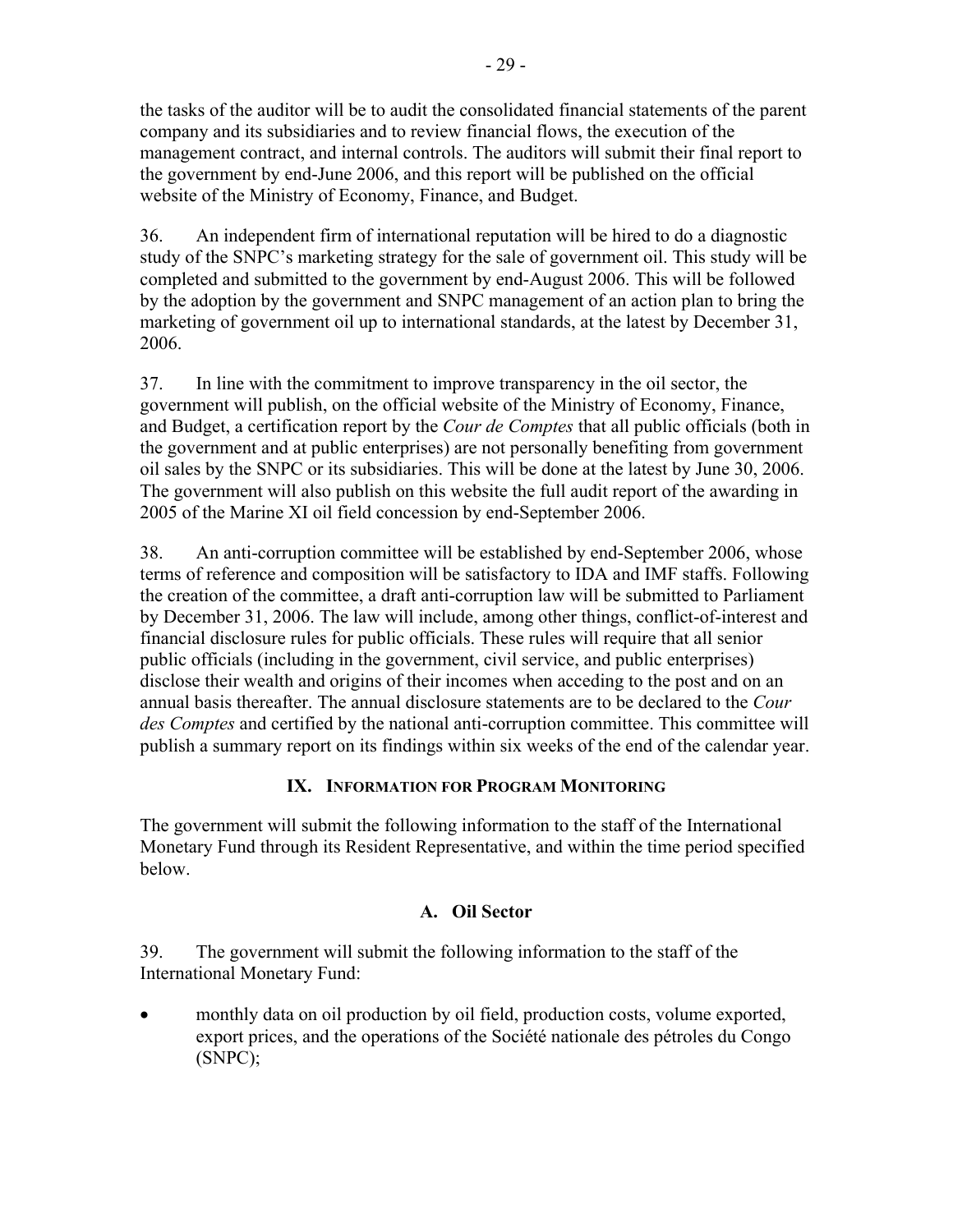- the breakdown of the share of crude oil that accrues to the government, by oil well, distinguishing the type of taxation to which this share relates (royalties, profit oil, etc.);
- any change in the tax parameters; and
- a breakdown of oil prices.

40. Oil prepayments (see paragraph 18 above) are recorded in the TOFE accounts as follows:

- At the time the prepayment is cashed, the amounts received are recorded as debt; the amounts corresponding to commissions paid out are recorded as current expenditure.
- The prepayment is repaid with the proceeds of the sale of oil; at the time of the repayment transaction, the revenue derived from the sale of oil is recorded as final oil revenue accruing to the Treasury, and the amount of the repayment is posted as negative financing (repayment).

## **B. Government Finance**

41. The government will submit the following information to the staff of the International Monetary Fund:

- A table on government fiscal operations (TOFE) and its annexes. The annexed tables include the breakdown of oil revenue in value terms with the corresponding notes on computation, excess oil trends and any bonus payments, the breakdown of tax and nontax revenue, and the breakdown of central government expenditure, particularly transfers and common expenses. The provisional TOFE and its annexes will be reported monthly within four weeks of the end of the month, whereas the final TOFE and its annexes will be reported within six weeks of the end of each month;
- Monthly data on the prices and taxation of petroleum products. These data will include: (i) the price structure in effect during the month; (ii) the details of computation of the price structure, (f.o.b. Mediterranean price) at retail prices; (iii) amounts released for sale; and (iv) a breakdown of the tax revenue from oil products—customs duties and value-added tax—and direct/indirect subsidies supported by the budget. These data will be reported within four weeks of the end of the month;
- Data on implementation of the public investment program, including the breakdown of financing sources. If the data on the execution of investments financed with foreign grants and loans are not available on schedule, a linear estimate of execution in comparison with annual forecasts will be used. These data will be reported on a quarterly basis within four weeks of the end of the quarter; and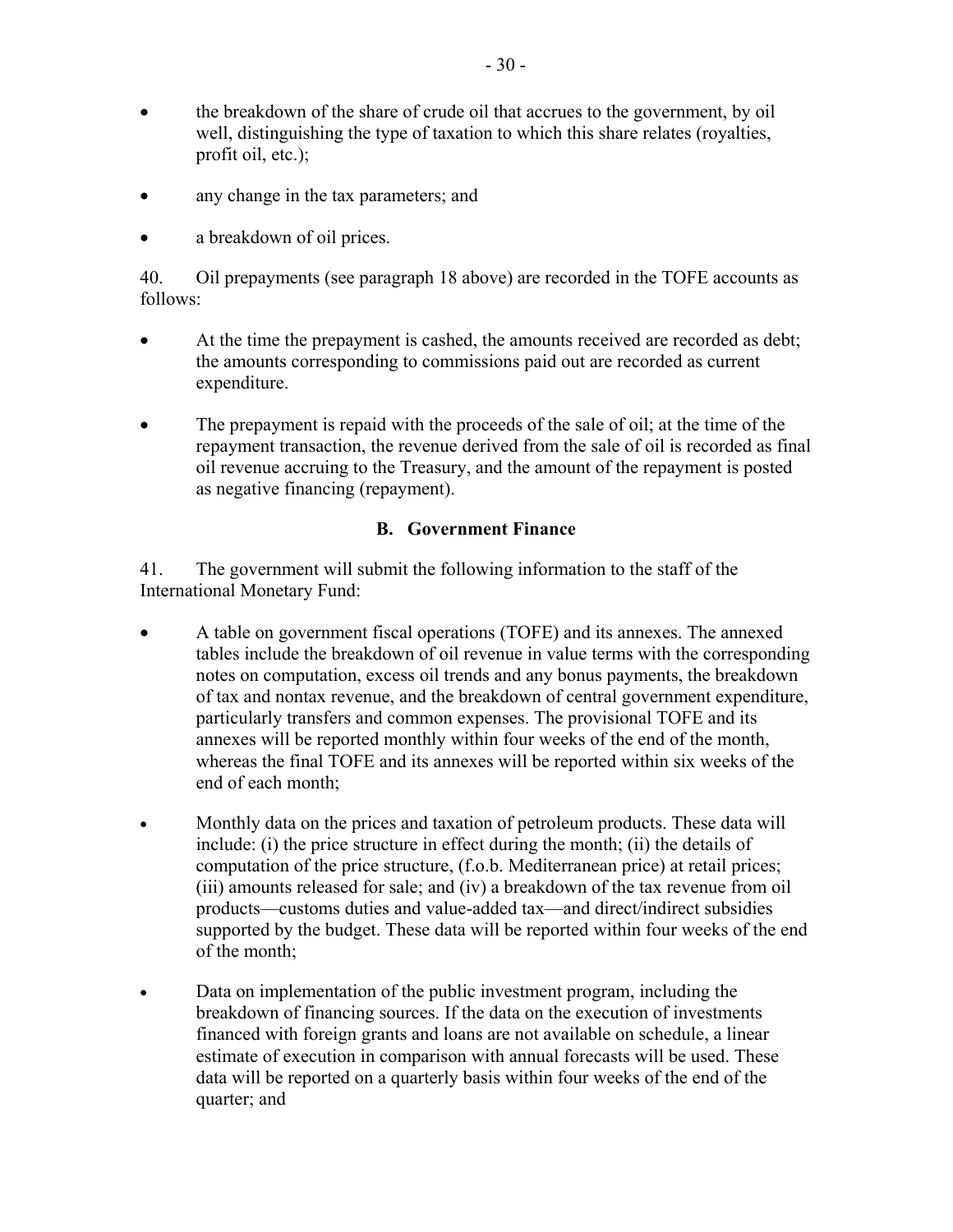- Complete monthly data on nonbank domestic financing of the budget (net bank credit to, and net nonbank funding of, the government). These data will be reported monthly within four weeks of the end of the month.
- The table used to monitor the expenditure process will list the amount of commitments, payment orders, and payments, for both operating and capital expenditures. It will be produced on a quarterly basis, and submitted to Fund staff no later than four weeks after the end of the quarter.
- Pending finalization of the functional classification of government expenditures, the government will prepare and submit to the IMF a quarterly table for monitoring poverty reduction expenditures, based on the pro-poor sectors as defined in the I-PRSP (basic health care and education; infrastructure and rural integration; water and electricity; disarmament, demobilization and reinsertion; social protection, and agriculture). The quarterly tables will be submitted no later than four weeks after the end of the quarter.

# **C. Monetary Sector**

42. The government will submit on a monthly basis, within four weeks of the end of the month, the following preliminary information:

- data on net bank credit to the government;
- the consolidated balance sheet of the monetary institutions, the central bank survey, and the survey of commercial banks;
- the integrated monetary survey;
- lending and deposit rates; and
- the usual banking supervision indicators for banks and nonbank financial institutions, where necessary.

The final data on the integrated monetary survey will be provided within six weeks of the end of the month.

# **D. Balance of Payments**

43. The government will submit the following to the staff of the International Monetary Fund:

- any revised balance of payments data (including services, private transfers, official transfers, and capital transactions) as soon as the data are revised;
- foreign trade statistics (volume and price) prepared by the national statistics agency/BEAC, within three months of the end of the reporting month; and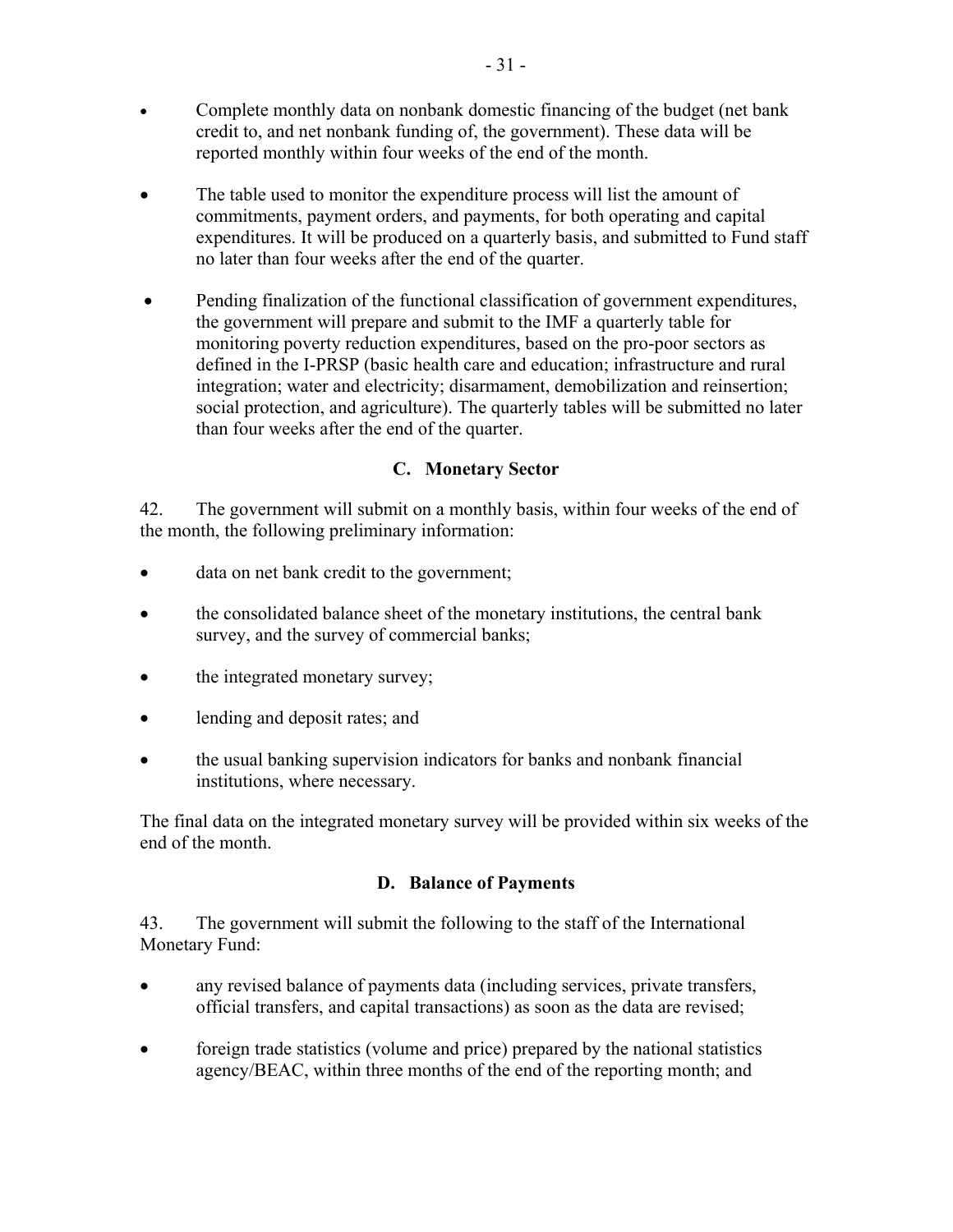# **E. Debt**

44. The government will submit the following to the staff of the IMF within four weeks of the end of the month:

- data on the stock, accumulation, and payment of domestic arrears;
- data on the stock, accumulation, and payment of external payment arrears;
- a breakdown of estimated domestic and external public debt service, service due, and actual payments, including breakdowns of principal and interest and by creditor;
- the list and amounts of new external debt incurred or guaranteed by the government, with detailed information on the terms and conditions (currency, interest rate, grace period, and maturity) stated in the original agreement; and
- actual disbursements of foreign financial assistance (project and nonproject), including new borrowing and any external debt relief granted by foreign creditors (CCA tables).

# **F. Real Sector**

- 45. The government will submit the following to the staff of the IMF:
- monthly itemized consumer price indices, within four weeks of the end of the month;
- provisional national accounts, within nine months of the end of the year;
- any revision of the national accounts; and
- any other indicators and statistical data used to track overall economic developments, including information on activity in the forestry sector and woodprocessing industry, as well as the short-term economic bulletins prepared monthly.

# **G. Structural Reforms and Other Information**

- 46. The government will submit the following information:
- any study or official report on the economy of the Republic of Congo, within two weeks of its publication; and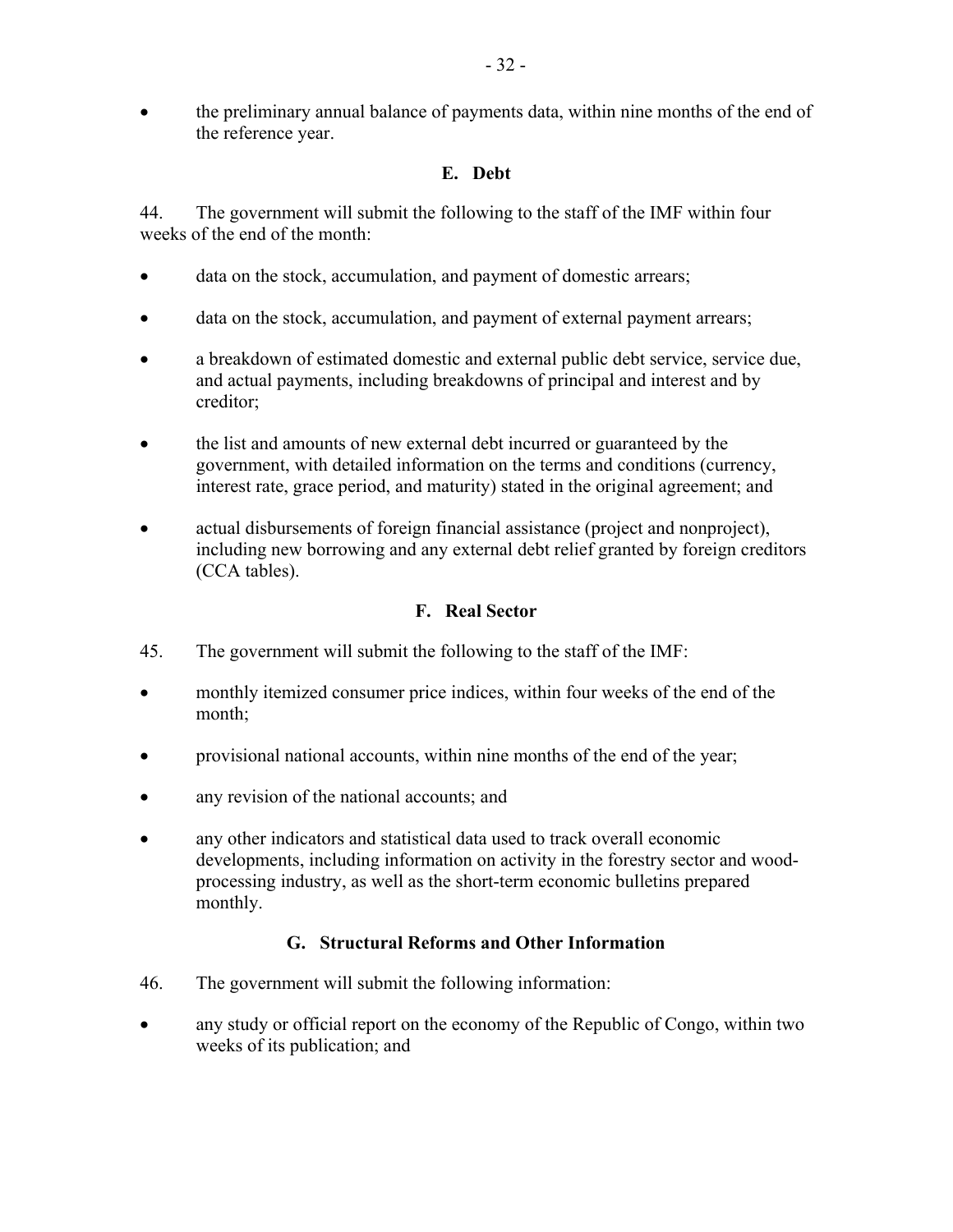• any decision, order, law, decree, ordinance, or circular having economic or financial implications, within two weeks from the time it is published, or, at the latest, from its entry into force.